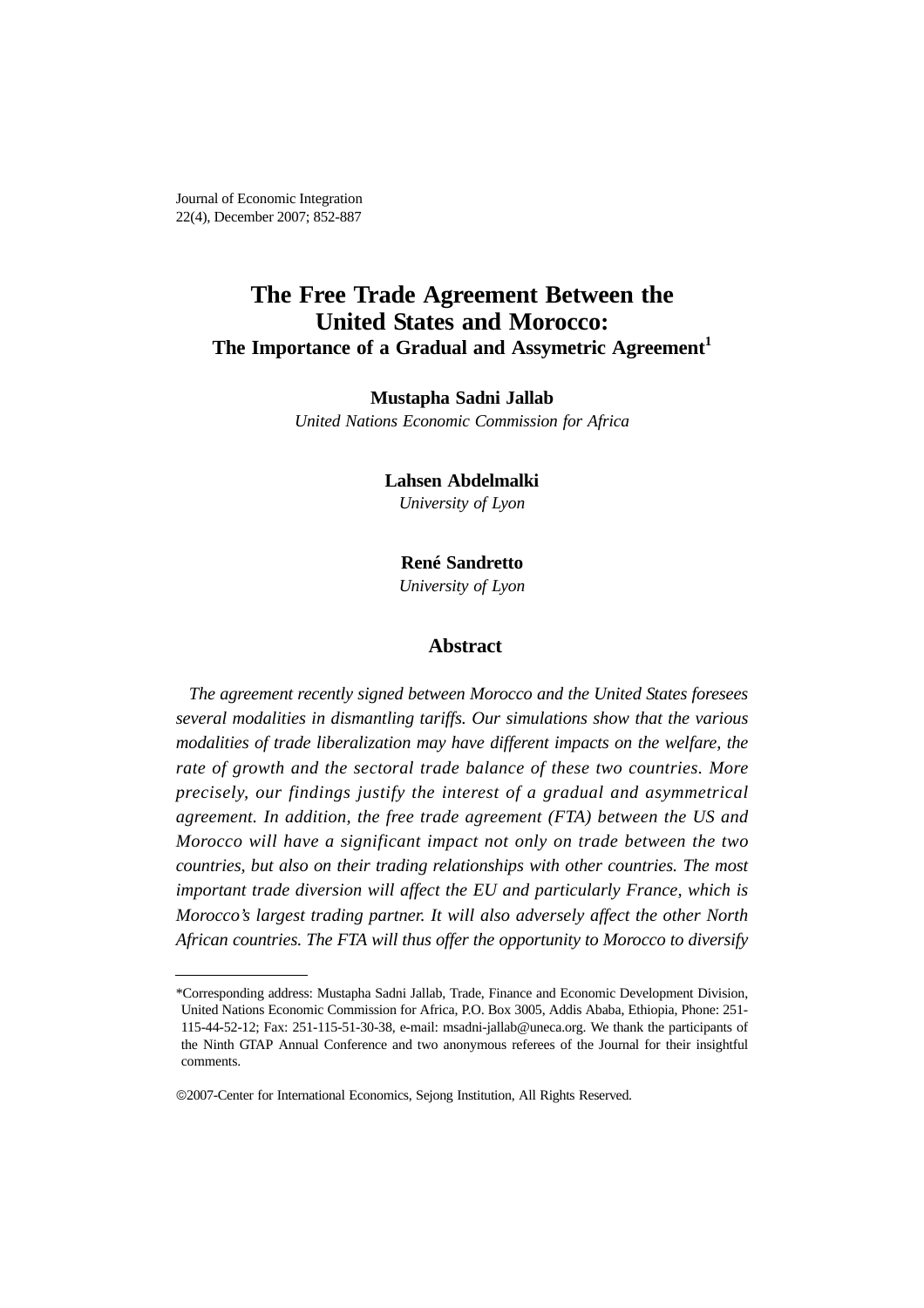*its markets and its capabilities, which are currently focused on the EU, particularly on France and Spain.* 

#### • **JEL classification:**

F13 - Commercial Policy; Protection; Promotion; Trade Negotiations

F17 - Trade Forecasting and Simulation

- C68 Computable General Equilibrium Models
- **Keywords:** Trade Policy, Liberalization, Free trade Agreement, Simulation, CGE Model, Morocco, and United-States

# **I. Introduction**

Free trade agreements (FTA) between Morocco and the United States (US) will expose the Moroccan economy to increased competition on both price and quality in a range of products. This competitive pressure should provoke an increase in productivity on the part of Moroccan firms. Under such circumstances, it is quite possible that allowing US exports tariff-free access to the Moroccan market could result in substantial trade diversion. Although Moroccan consumers could enjoy lower prices, these gains could be more than offset for the economy as a whole because of possible producer losses in several activities, of loss in tariff revenue and the purchase of goods from the US rather than more efficient sources. In addition, there is the possibility that Morocco could experience declines in its terms of trade since its tariff reductions would be much larger than those of the US.

The most important contribution related to this FTA has been achieved by Ahmed Galal and Robert Z. Lawrence (2003). This interesting study explains clearly why Morocco was at that time, a potential partner of the US and a keystone in the project to establish a "US-Middle East free trade area within a decade" (as announced by Georges W. Bush on May 2003). Galal and Lawrence paper gives some short indication about "substantial trade diversion" (without numerical assessment). The authors refer also to some evaluations made by John Gilbert (2003) about Moroccan tariff revenues losses, estimated to \$ 117 millions currently collected on US products (to compare with our result: \$ 147.21 millions). Gilbert's analysis, as ours, is based on the GTAP model. However, this research is not focused on the US-Morocco case but covers all the US free trade agreements. It provides estimations on imports, exports, Tariff Revenue and an assessment of the impact on Moroccan Welfare of all the US Free Trade Agreements considered simultaneously. Unfortunately, these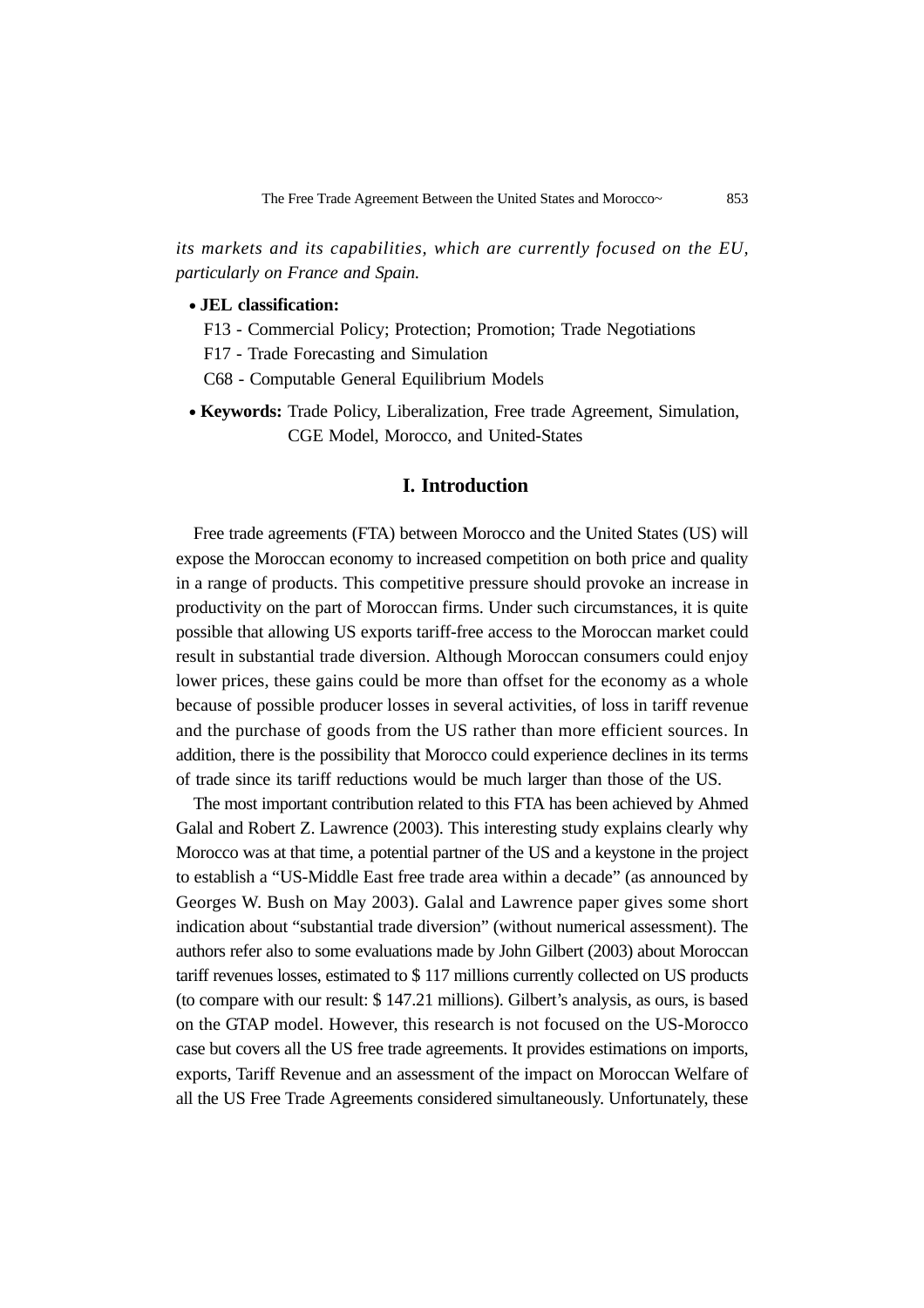simulations do not provide a specific assessment of the impact of the US-Morocco free trade agreement considered individually.

The purpose of our paper is precisely to assess the specific impact of the agreement signed by the two countries on June 15, 2004 and which came into effect the  $1<sup>st</sup>$  of January 2006.

The following are the specific questions to be addressed:

- First, how does Morocco gain or lose based on the impacts on GDP, trade and other macroeconomic aggregates from the bilateral trade liberalization between Morocco and the US?
- Second, what sectors lose and what sectors gain?
- Third, what are the welfare implications for Morocco from the FTA?
- Fourth, how does the formation of FTA affect trade expansion through the trade creation and trade diversion effects?
- Fifth, what are the fiscal implications of the FTA?

Consequently, this study will also try to quantify the impact of the US-Morocco FTA on direct revenue. The quantification of the trade expansion will provide a basis for estimating the resulting revenue effects due to trade diversion from non-US to US producers and suppliers.

The agreement between Morocco and the US foresees several modalities in dismantling tariffs. The problems with dismantling tariffs will be examined in the essential cereals, red meats and vegetables sectors where a period of transition is necessary for their survival. Indeed, the American agricultural sector is one of the most efficient in the world, especially for cereals<sup>2</sup>. The agricultural sector was the main obstacle in the finalization of the FTA. Indeed, the Moroccan economy is largely based on the agriculture. Fifty percent of the working population are employed in the primary sector, while 70% of farmers cultivate cereal mostly in small farms (73.6% of them are less than 5 hectares with an average equal to 1,64 ha). American products would be an extremely serious threat to Moroccan agriculture, as a lot of US products are produced at cheaper cost and will presumably be considered rightly or wrongly by Moroccan consumers as being of better quality than Moroccan ones, mainly because of a greater level of standardization as well as of technological aspects of production, including for GMOs products, even though these last one may not correspond to the taste of all Moroccan consumers.

<sup>&</sup>lt;sup>2</sup>In 2005, the US was the leading exporter of cereals with a total volume of export equal to 82.2 millions tons (out of of world total equal to 279.6 largely ahead of the second exporter the European Union). The US achieved 25.2% of the world exports of wheat and 59.3% of world exports of corn.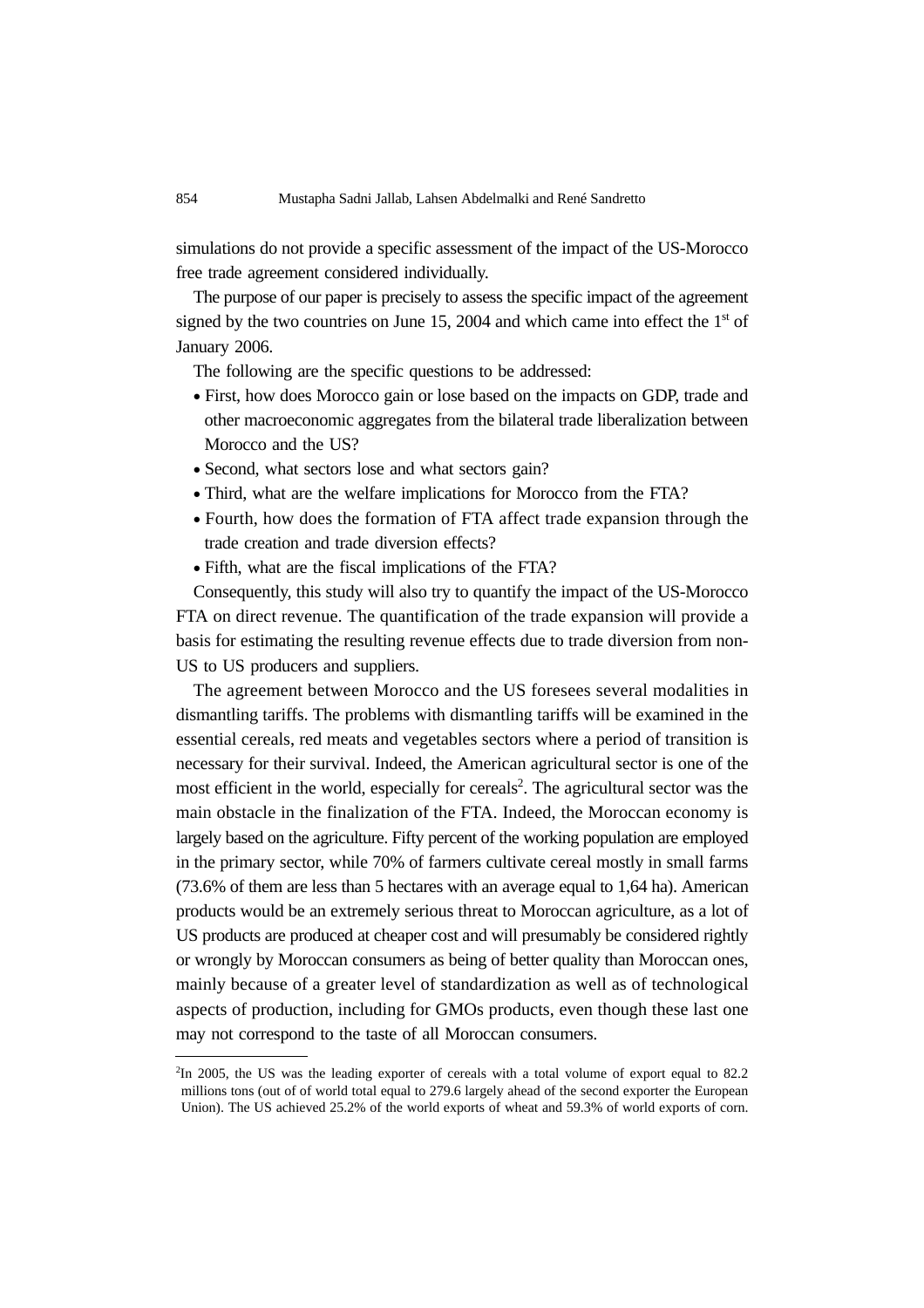During the negotiations, the Moroccan party had recommended reserving cereals as a special case before total liberalization. However, the position of the US delegation was that an FTA needed to include agricultural products. The final agreement stipulated a gradual and further liberalization on some very sensitive agricultural product lines (see below).

The benefit of the FTA lies in the structural changes the Moroccan agriculture would undergo to make it more competitive and to better exploit the comparative advantages of the country. The questions and the answers which are arising from this converge on the same conclusion, as we shall demonstrate namely the interest for both partners of an asymmetric agreement and a progressive dismantling, especially for Morocco

The article is structured as follows: Following the Introduction, Section 2 highlights Morocco's trade relations with US compared to that with European Union (EU). Section 3 presents the methodology used to assess the necessity of an asymmetric FTA, while Section 4 describes the models used in the analysis. A description of the World Integrated Trade Solution (WITS) and the Global Trade Analysis Project (GTAP) 6 models is made in this section. Section 5 presents the main results obtained from the simulations. Lastly, section 6 concludes the paper.

# **II. Trade performance of Morocco's economy**

Morocco's major imports and exports are in manufacturing (around 62% of imports and 65% of exports in value terms in 2001). Machinery and transport equipment, textiles and chemicals are the main imports. Imports of textiles are mainly in connection with sub-contracting, particularly with partners in the EU. The rapid increase in their share of total imports of goods was essentially due to a change in the way they are entered in the accounts (how they are reflected in trade statistics). Agricultural foodstuffs and products from the mining and quarrying industries form the primary imported goods. Variations in imports of fuel primarily reflect the fluctuations in their global price.

The EU is Morocco's principal trading partner, both for imports and exports (see figures 1 and 2). France alone provides over 20% (24% in 2000 and 22.5% in 2001) of total imports; other major importers to Moroccan include Spain, the United Kingdom, Italy and Germany. Outside the EU, Morocco also imports goods from the US and Saudi Arabia, while the volume of imports from other regions is negligible.

Morocco's main exports to the EU are textiles and clothing, foods (fishery products,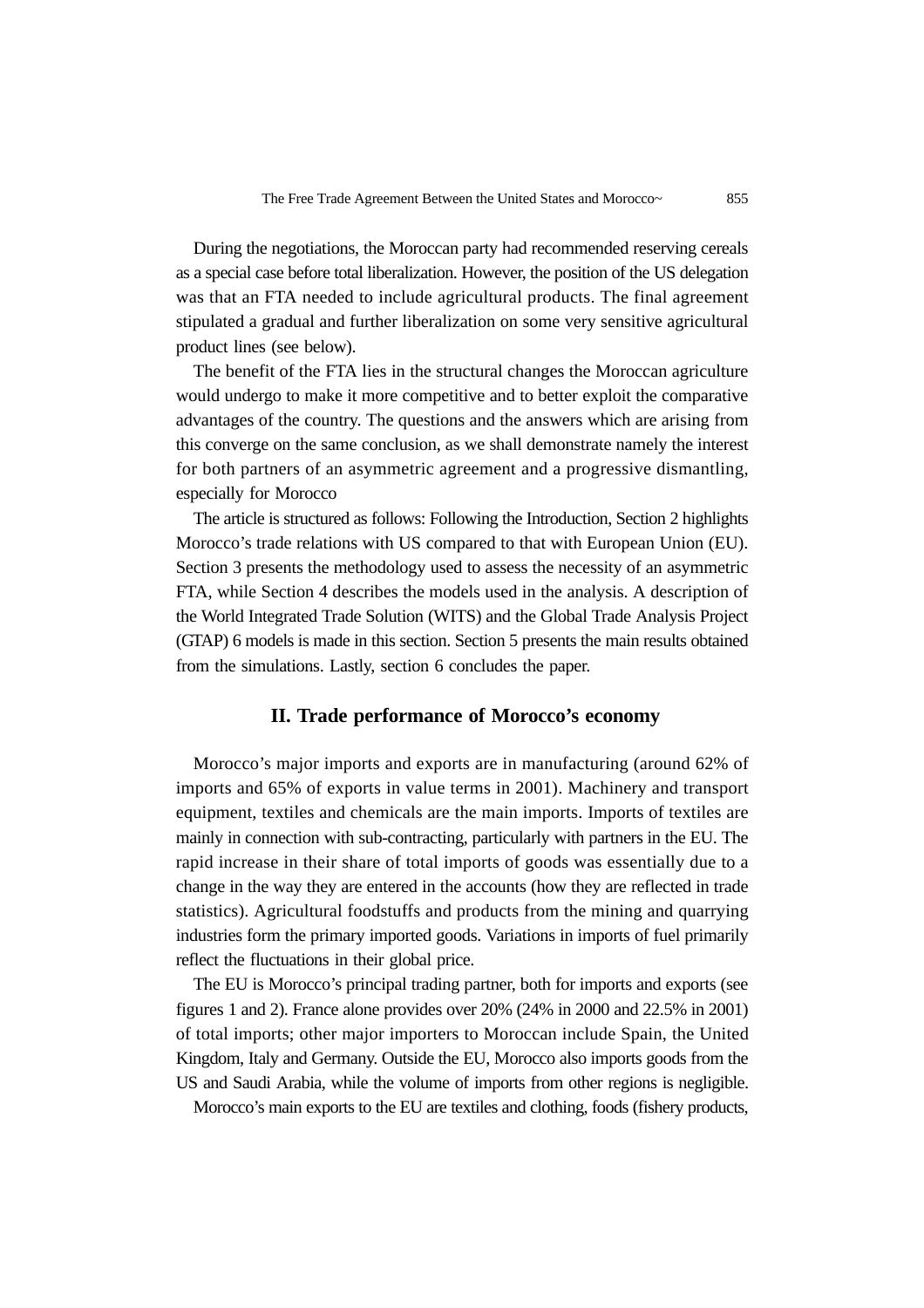|                                                         | 1995     | 1996     | 1997     | 1998             | 1999     | 2000           | 2001        |
|---------------------------------------------------------|----------|----------|----------|------------------|----------|----------------|-------------|
| <b>Balance in the current transactions account</b>      | $-1,296$ | $-58$    | $-169$   | $-146$           | $-171$   | $-501$         | 1,606.0     |
| Trade balance                                           | $-2,482$ | $-2,193$ | $-1,864$ | $-2,319$         | $-2,448$ | $-3,235$       | $-3,022.0$  |
| Exports f.o.b.                                          | 6,871    | 6,886    | 7,039    | 7,144            | 7,509    | 7,419          | 7,142.0     |
| Imports, f.o.b.                                         | $-9,353$ | $-9,080$ | $-8,903$ | $-9,463$         | $-9,957$ | $-10,654$      | $-10,164.0$ |
| Services balance                                        | 283      | 961      | 747      | 864              | 1,112    | 1,142          | 1910        |
| Credit                                                  | 2,173    | 2,743    | 2,471    | 2,827            | 3,115    | 3,034          | 4,029.0     |
| Debit                                                   | $-1,890$ | $-1,782$ | $-1,724$ | $-1,963$         | $-2,003$ | $-1,892$       | $-2,119.0$  |
| Revenue balance                                         | $-1,318$ | $-1,309$ | $-1,176$ | $-1,033$         | $-985$   | $-864$         | $-833.0$    |
| Current transfers (net)                                 | 2,220    | 2,483    | 2,123    | 2,343            | 2,150    | 2,456          | 3,550.0     |
| Capital account balance                                 | -6       | 73       | $-5$     | $-10$            | $-9$     | -6             | $-9.0$      |
| <b>Financial operations account balance</b>             | -984     | $-897$   | $-990$   | -644             | $-13$    | -774           | $-967.0$    |
| Direct investment in Morocco                            | 92       | 76       | 4        | 12               | 3        | 221            | 144.0       |
| Direct investment abroad                                | $-15$    | $-30$    | $-9$     | $-20$            | $-18$    | $-59$          | $-97.0$     |
| Portfolio investment                                    | 20       | 142      | 38       | 24               | 6        | 17             | $-8.0$      |
| Other investment                                        | $-1,083$ | $-1,085$ | $-1,022$ | $-660$           | $-4$     | $-954$         | $-1,006.0$  |
| <b>Errors and omissions</b>                             | 391      | 209      | 175      | 160              | 123      | 114            | 230.0       |
| <b>Overall balance</b>                                  | $-1,895$ | $-673$   | $-988$   | -640             | -69      | $-1,167$       | 860         |
| <b>Financing</b>                                        | 1,895    | 673      | 988      | 640              | 69       | 1,167          | $-860$      |
| Reserve assets                                          | 984      | $-274$   | $-553$   | $-248$           | $-1,636$ | 416            | $-3,842.0$  |
| Use of IMF resources                                    | $-101$   | $-47$    | $-3$     | $\boldsymbol{0}$ | $\theta$ | $\overline{0}$ | 0.0         |
| <b>Exceptional financing</b>                            | 1,013    | 995      | 1,544    | 887              | 1,705    | 751            | 2,982.0     |
| <b>Gross official reserves</b>                          |          |          |          |                  |          |                |             |
| Foreign exchange reserves in terms of months of imports | 4.6      | 5        | 5.4      | 5.2              | 6.7      | 5.4            | 9.9         |

*Source*: UNCTAD (2005).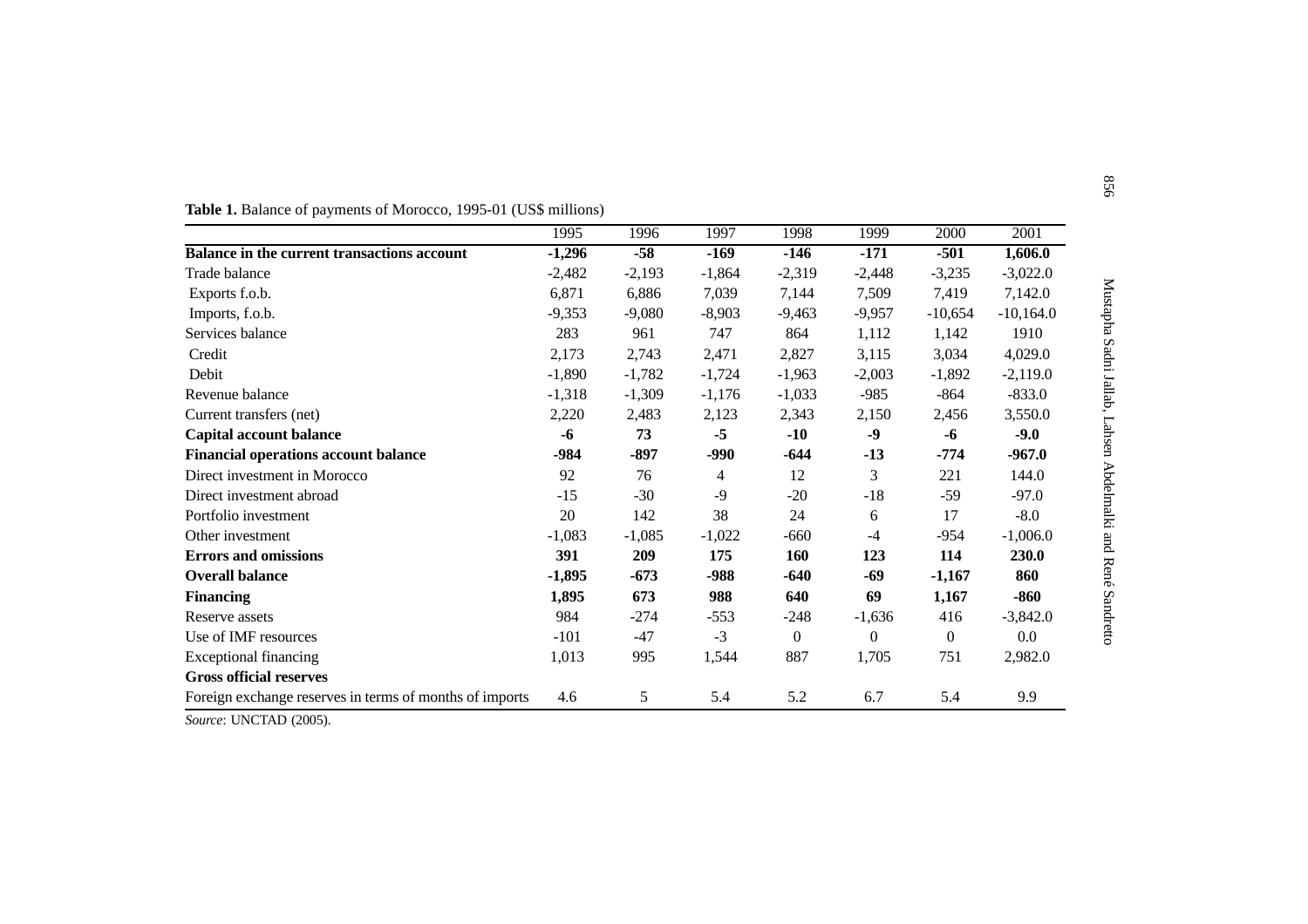fruit, early produce - particularly tomatoes and citrus fruit), flowers and manufactured products. Main imports from the EU are fabrics, various types of machinery and equipment, chemicals, plastics, and wheat. Industrial products already enter the EU duty-free. The EU-Morocco fisheries agreement signed in 1995 expired in 1999. The EU Council of Ministers gave a mandate to the Commission to negotiate a Fisheries Partnership Agreement between the European Community and the Kingdom of Morocco in early July 2005. Based on this mandate, a new Agreement has been agreed and ratified by both sides. It should enter into force in 2007, pending the final procedural steps in Morocco. This agreement provides for access of EU vessels in Moroccan waters and EU support to the modernization of the fisheries sector.

France receives over one quarter of Morocco's exported goods, followed by Spain, the United Kingdom, Italy, and Germany. In terms of trade structure, the order of importance of the leading partners is the same, both for imports and exports. The high concentration of exports to the EU is mainly due to the change in the method of reflecting sub-contracting operations in the accounts.









Source : UNCTAD, 2005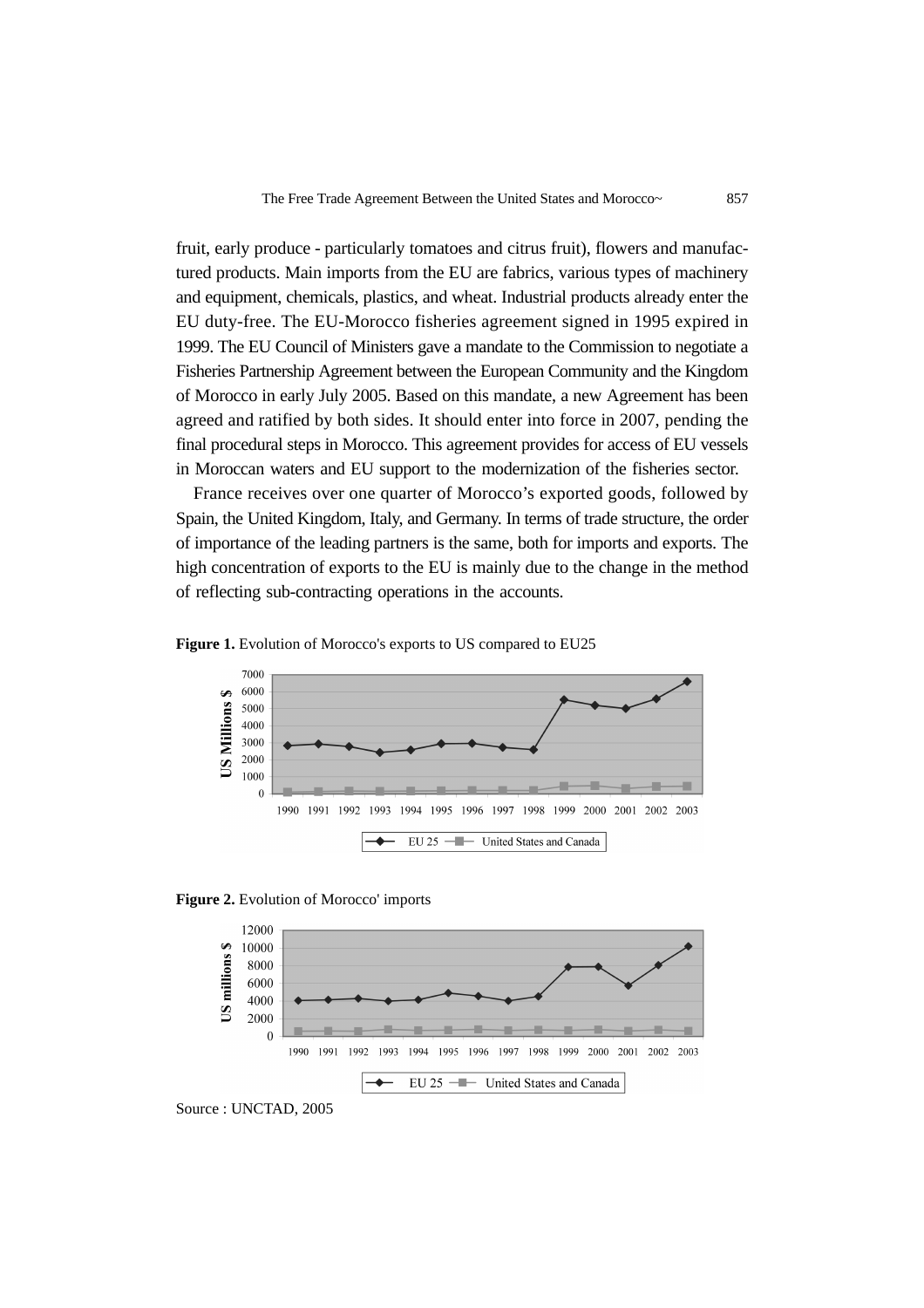Trade between the EU and Morocco has flourished in the last decade. In 2005, 74% of Moroccan exports went to the EU, while 65% of Moroccan imports came from the EU. Total trade reached 21 billion EUR in 2004. The EU is Morocco's biggest trading partner and the balance of trade is still in the EU's favour. (Figure 1)

In this paper, we intend to simulate the consequences of the trade liberalization process between the two countries with a partial equilibrium analysis that we present first. Then, our results are extended and qualified in the light of a computable general equilibrium (CGE) analysis model. Indeed, the merit of a partial equilibrium is in providing a first sketch of the expected impacts, by revealing at a very disaggregated level the products for which the consequences of the FTA will presumably be the most important. Thus, this analysis has the advantage to reveal the products and issues which may be considered as the most sensitive in terms of impact on consumer gains, on tariffs revenues and evolution of the exports. Logically, we can expect to find among these 'sensitive' products those for which a particular attention has been devoted during the negotiation of the agreement due to the high stakes they represent for either one of the two countries. This approach can also (eventually) display some products, which may experience important impacts in the future, despite that they did not receive a particular attention during the negotiation. However, these advantages of a partial equilibrium approach are paid at the costs of being unable to address producer impacts and intersectoral and interregional linkage effects. Obviously, these two limitations are particularly severe for our subject since it make impossible to have a clear appreciation of the welfare impact of the agreement and a precise estimation of its overall consequence for each of the two countries, such as the effect of the free trade agreement on the economic growth. In order to remedy these limits, we complete this first approach with a CGE analysis. For each of these two approaches, we present first the methodology and the main assumptions that we have adopted (section 3 and 4), then our main results and findings (section 5).

# **III. The Partial Equilibrium Modelling Framework the WITS/SMART Model**

This section describes the partial equilibrium modelling methodology that was used in the study, based on the WITS/SMART model developed jointly by the World Bank and UNCTAD. In this section, we describe first the SMART methodology, and then we present the simulation scenario that we have adopted.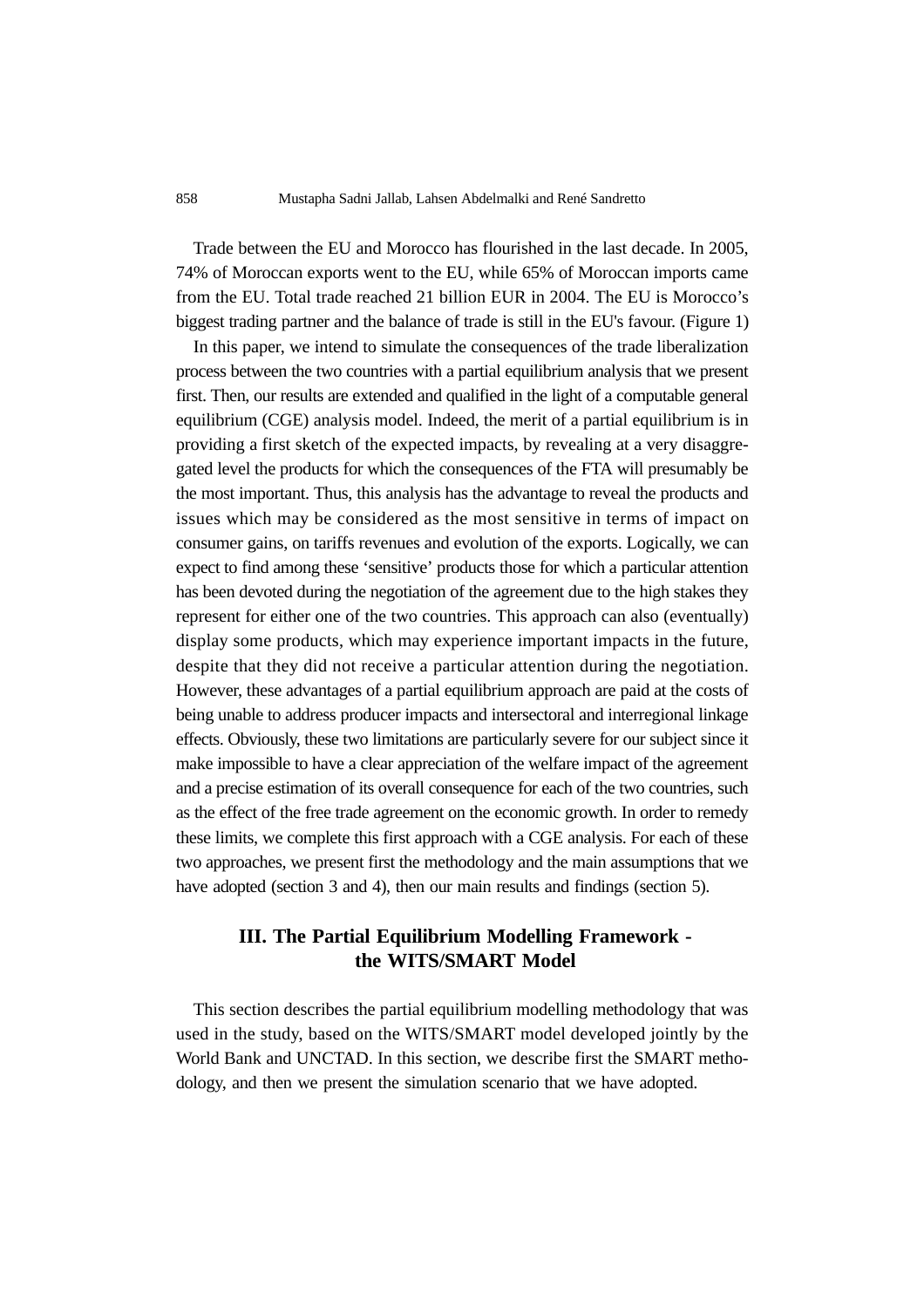## **3.1. The WITS/SMART Model**

For the purposes of this study, it is proposed that the WITS/SMART model will be the applied partial equilibrium framework. WITS brings together various databases ranging from bilateral trade, commodity trade flows and various levels and types of protection. WITS also integrates analytical tools that support simulation analysis. The SMART simulation model is one of the analytical tools in WITS used for simulation purposes. SMART contains in-built analytical modules that support trade policy analysis, covering the effects of multilateral tariff cuts, preferential trade liberalization and ad hoc tariff changes. The underlying theory behind this analytical tool is the standard partial equilibrium framework that considers dynamic effects to be constant. Like any partial equilibrium model, these strong assumptions only allow trade policy analysis to be undertaken one country at a time. In spite of this weakness, WITS/SMART can help estimate trade creation, diversion, welfare and revenue effects.

# **3.1.1. Trade creation**

The underlying theory is summarized below for the estimation of the trade flows and revenue effects. The exposition of the WITS/SMART theory is summarized from Laird and Yeats (1986). Trade creation captures the trade expanding aspects of liberalisation that leads to the displacement of inefficient producers in a given preferential trading area (a free trade area for instance). It is assumed that there is full transmission of price changes when tariff or non-tariff distortions (ad valorem equivalents) are reduced or eliminated. Laird and Yeats (1986) derive clearly the equation that can be used to estimate the trade creation effects. The derivation begins with the following basic trade model composed of simplified import demand and export supply functions and an equilibrating identity:

A simplified import demand function for country *j* from country *k* of commodity *i*:

$$
M_{ijk} = f(Y_j, P_{ij}, P_{ik})
$$
 (1)

The export supply function of commodity *i* of country *k* can be simplified as:

$$
X_{ijk} = f(P_{ikj})
$$
 (2)

The equilibrium in the trade between the two countries is the standard partial equilibrium equation: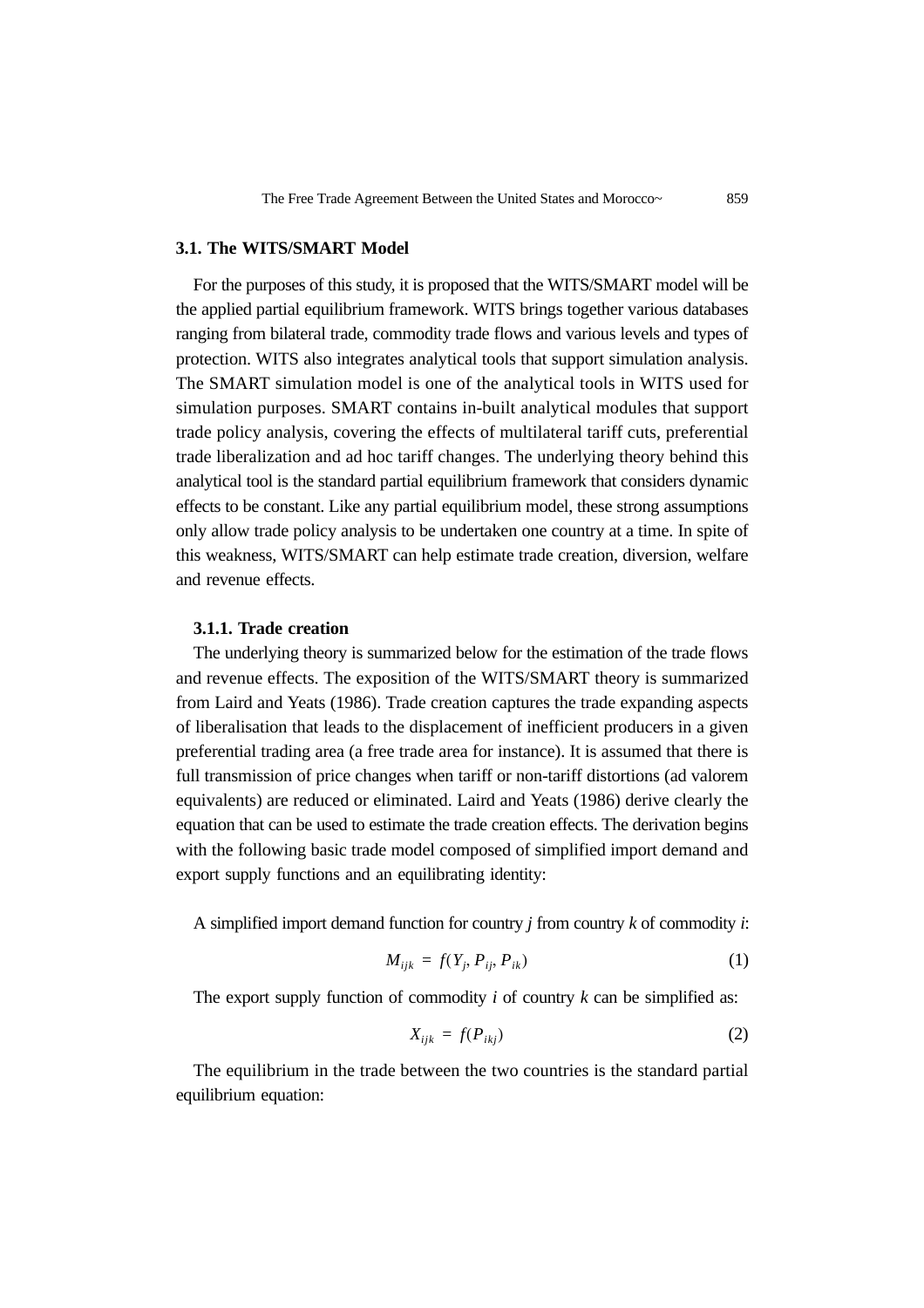860 Mustapha Sadni Jallab, Lahsen Abdelmalki and René Sandretto

$$
M_{ijk} = X_{ikj} \tag{3}
$$

In a free trade environment, the domestic price<sup>3</sup> of commodity  $i$  in country  $j$ from country *k* would change with the change in an ad valorem tariff as follows:

$$
P_{ijk} = P_{ikj}(1 + t_{ijk})
$$
\n<sup>(4)</sup>

To derive the trade creation formula, following Laird and Yeats (1986), the price equation (4) is totally differentiated to get:

$$
dP_{ijk} = P_{ikj}dt_{ijk} + (1 + t_{ijk})dP_{ikj}
$$
 (5)

Equations (4) and (5) are then substituted into the elasticity of import demand equation<sup>4</sup> to get:

$$
\frac{dM_{ijk}}{M_{ijk}} = \eta_i^m \left( \frac{dt_{ijk}}{(1+t_{ijk})} + \frac{dP_{ijk}}{P_{ikj}} \right) \tag{6}
$$

From the identity in equation (3),  $\frac{u_1u_2u_3}{v_1} = \frac{u_1u_2}{v_2}$  can be used to derive the following expression for elasticity of export supply:  $dM_{ijk}$ *Mijk*  $\frac{dM_{ijk}}{dt} = \frac{dX_{ikj}}{dt}$  $=\frac{u_{ikj}}{X_{ikj}}$ 

$$
\frac{dP_{ikj}}{P_{ikj}} = \frac{1}{\gamma_i^e} \frac{dM_{ijk}}{M_{ijk}}
$$

which when used in equation 6, allows the computation of the trade creation effect. From equation (3) the trade creation effect is equivalent to exporting country *k's* growth of exports of commodity *i* to country *j*:

$$
TC_{ijk} = M_{ijk} \eta_i^m \frac{dt_{ijk}}{((1 + t_{ijk})((1 - \eta_i^m)/\gamma_i^s))}
$$
(7)

If  $\gamma_i^e \to \infty$ , then equation (7) can be simplified as follows:

$$
TC_{ijk} = \eta_i^m M_{ijk} \frac{(1+t_{ijk}^1) - (1+t_{ijk}^0)}{(1+t_{ijk}^0)}
$$
(8)

where  $TC_{ijk}$  is the sum of trade created in millions of dollars over *i* commodities affected by tariff change and  $\eta_i^m$  is the elasticity of import demand for commodity  $i$  in the importing country from the relevant trading partner.  $M_{ijk}$  is the current level

<sup>4</sup>The elasticity of import demand is  $\frac{\Delta M_{ijk}}{\Delta t}$  $\frac{\Delta M_{ijk}}{M_{ijk}} = \eta_i^m \frac{\Delta P_{ijk}}{P_{ijk}}$  $= \eta_i^m \frac{H_{ijk}}{P_{ijk}}$ 

<sup>&</sup>lt;sup>3</sup>The transport and insurance costs are not reflected in the equation explicitly.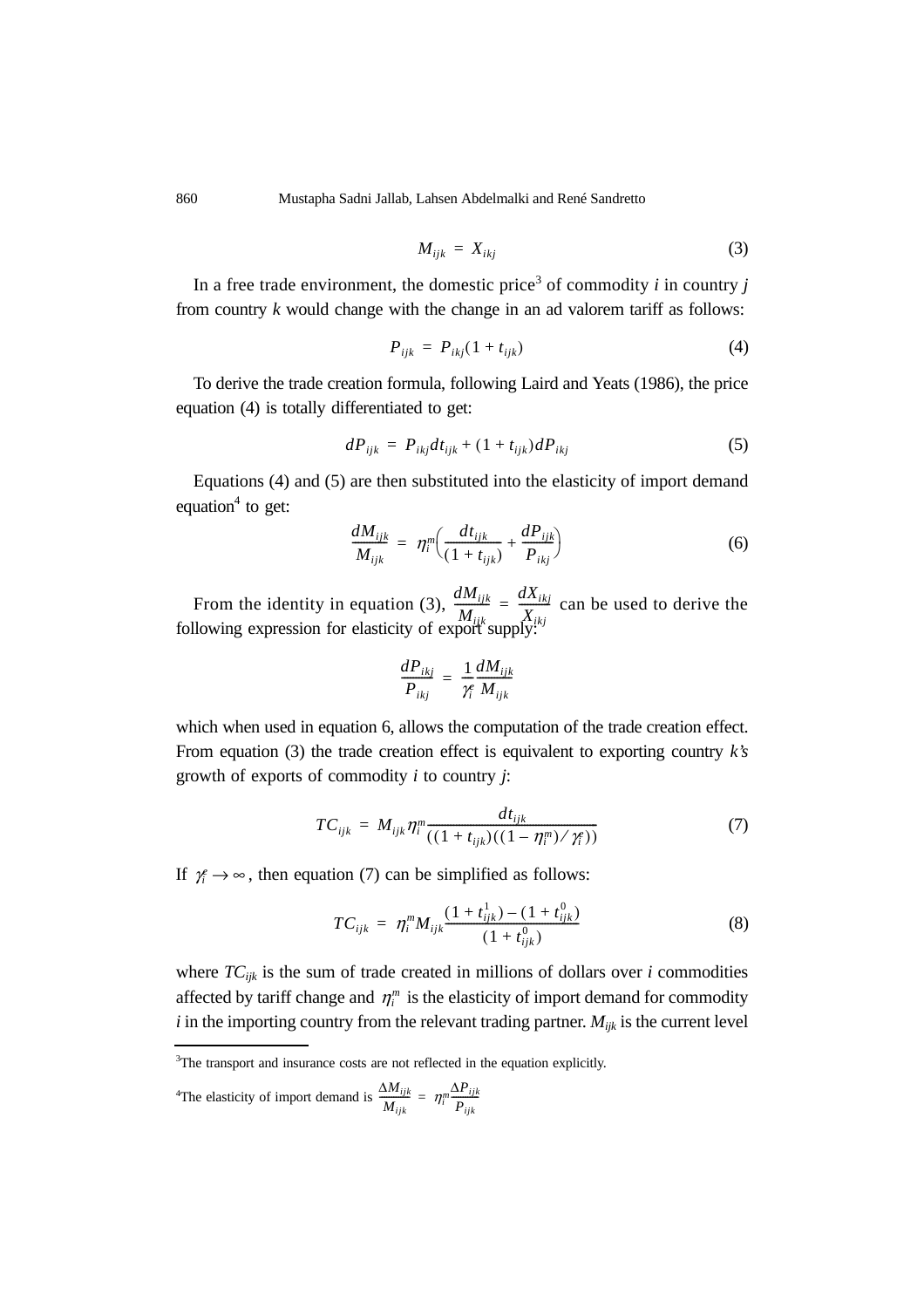of import demand of the given commodity *i*.  $t_{ijk}^0$  and  $t_{ijk}^1$  represent tariff rates for commodity *i* at the initial and end periods respectively. Trade creation then depends on the current level of imports, the import demand elasticity and the relative tariff change.

# **3.1.2. Trade diversion**

Trade diversion as opposed to trade creation can expand or contract trade globally. Trade diversion is the phenomenon that occurs in a free trade area for example whereby efficient producers from outside the free trade area are displaced by less efficient producers in the preferential area. In the particular case of the US-Morocco FTA, trade diversion would take place, if as a result of this agreement, more efficient suppliers of the rest of the world into the US are replaced by less efficient Moroccan ones or conversely. Trade diversion can affect both suppliers of the US (for example in South America) or suppliers of Morocco (namely in Europe). The theory underlying the measurement of trade diversion in SMART is also explained in Laird and Yeats (1986). To see the derivation clearly, first the expression for elasticity of substitution is given. The elasticity of substitution can be expressed as the percentage change in relative shares of imports from two different sources due to a one per cent change in the relative prices of the same product from these two sources:

$$
\sigma_M = \frac{\Delta \left( \sum_k M_{ijk} / \sum_k M_{ijk} \right) / \left( \sum_k M_{ijk} / \sum_k M_{ijk} \right)}{\Delta (P_{ijk} / P_{ijk}) / (P_{ijk} / P_{ijk})}
$$
(9)

where *k* denotes imports from US and *K* denotes imports from the rest of the World (ROW). Equation (9) can be expanded, and through substitutions and rearrangements be used to obtain the expression for trade diversion, which is expressed as:

$$
TD_{ijk} = \frac{\sum_{ijk} M_{ijk} \sum_{k} M_{ijk} \frac{\Delta(P_{ijk}/P_{ijk})}{P_{ijk}/P_{ijk}} \sigma_{M}}{\sum_{k} M_{ijk} \sum_{k} M_{ijk} + \sum_{k} M_{ijk} + \sum_{k} M_{ijk} \frac{\Delta(P_{ijk}/P_{ijk})}{P_{ijk}/P_{ijk}} \sigma_{M}}
$$
(10)

Equation (10) can be simplified to the case of a FTA. The relative price movement terms in the equation as noted in Laird and Yeats (1986) capture the movement due to changes in tariffs or the ad valorem incidence of non-tariff distortions for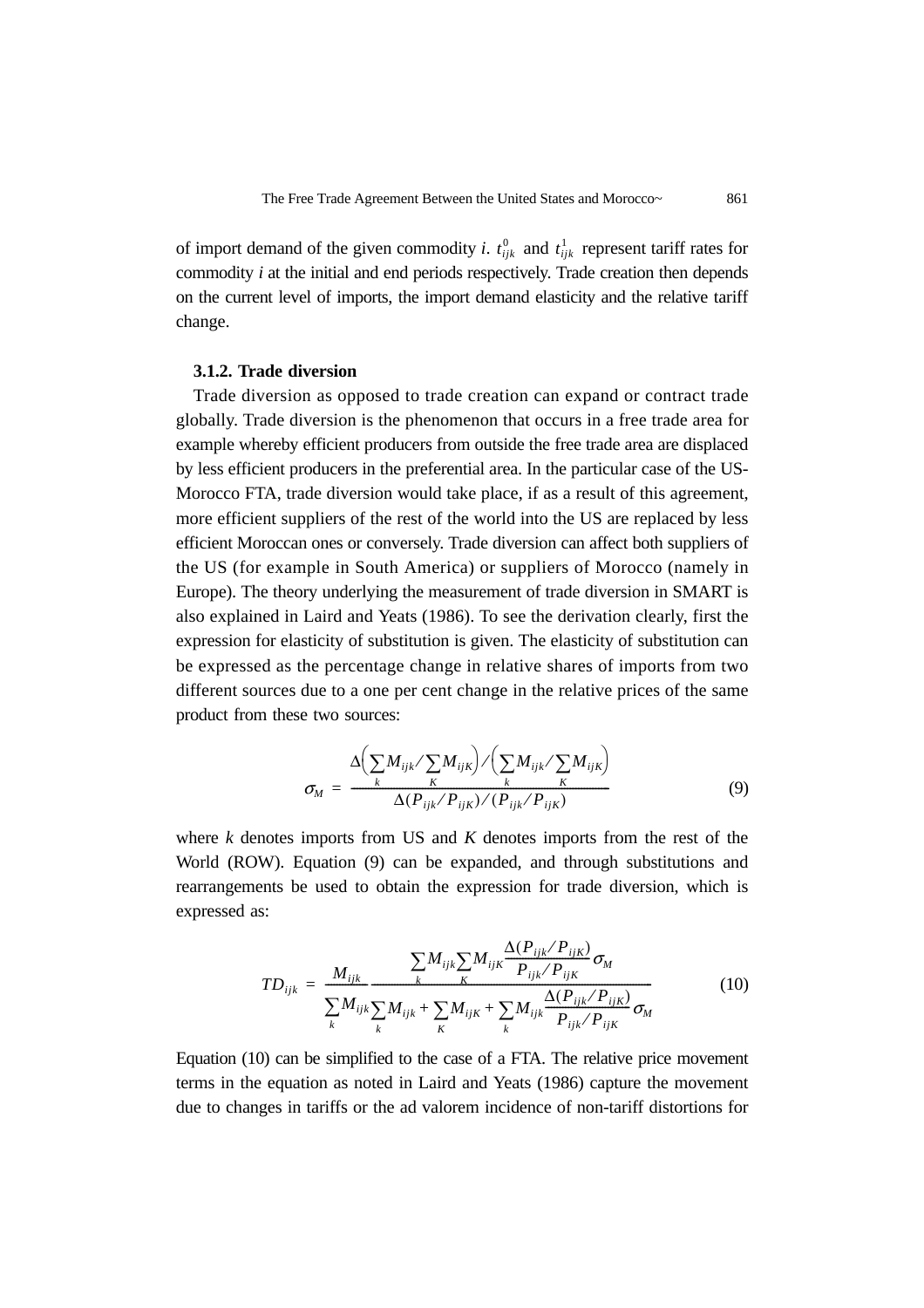the US and the ROW. Therefore, the trade diverted to the US in the FTA, *TDFTA* can be captured by reducing equation (10) above as follows:

$$
TD^{FTA} = \frac{M^{US}M^{ROW}\left(\frac{1+t_{US}^{1}}{1+t_{US}^{0}}-1\right)\sigma_{M}}{M^{US}+M^{ROW}+M^{US}\left(\frac{1+t_{US}^{1}}{1+t_{US}^{0}}-1\right)\sigma_{M}}
$$
(11)

Equation (11) shows the additional US imports.  $M^{US}$  and  $M^{ROW}$  are the current imports into Morocco from the US and ROW respectively.  $t_{US}^1$  and  $t_{US}^0$  are respectively the end and initial periods import tariffs imposed on US imports in the destination to Morocco with  $t_{US}^1 < t_{US}^0$ .  $\sigma_M$  is the elasticity of substitution between US and ROW imports into Morocco. Trade diversion then depends on the current level of imports from the US and ROW, the percentage change (reduction in this case) of tariffs facing US imports with those for ROW remaining unchanged and the elasticity of substitution of the imports from the two sources. The higher the value of the elasticity of substitution, the greater will be the trade diversion effects.

# **3.1.3. Trade expansion**

Adding the trade creation and diversion derives the total effect on trade. As indicated in Laird and Yeats (1986), the summation in equations (8) and (10) for an importing country can be done across products and/or across sources. It is also possible to sum the results across a group of importers for single or groups of products as well as for single sources of supply or groups of suppliers.

#### **3.1.4. The revenue effect**

The quantification of the revenue effect using WITS/SMART model is simple. In theory, the tariff revenue is given as the product of the tax rate (tariff rate in this case) and the tax base (the value of imports). Thus, before the change in the ad valorem incidence of the trade barriers, the revenue is given as:

$$
R_0 = \sum_i \sum_k t_{ijk}^0 P_{ijk} M_{ijk}
$$

After the change in the tariff rate, the new revenue collection will be given by:

$$
R_1 = \sum_i \sum_k t_{ijk}^1 P_{ijk} M_{ijk}
$$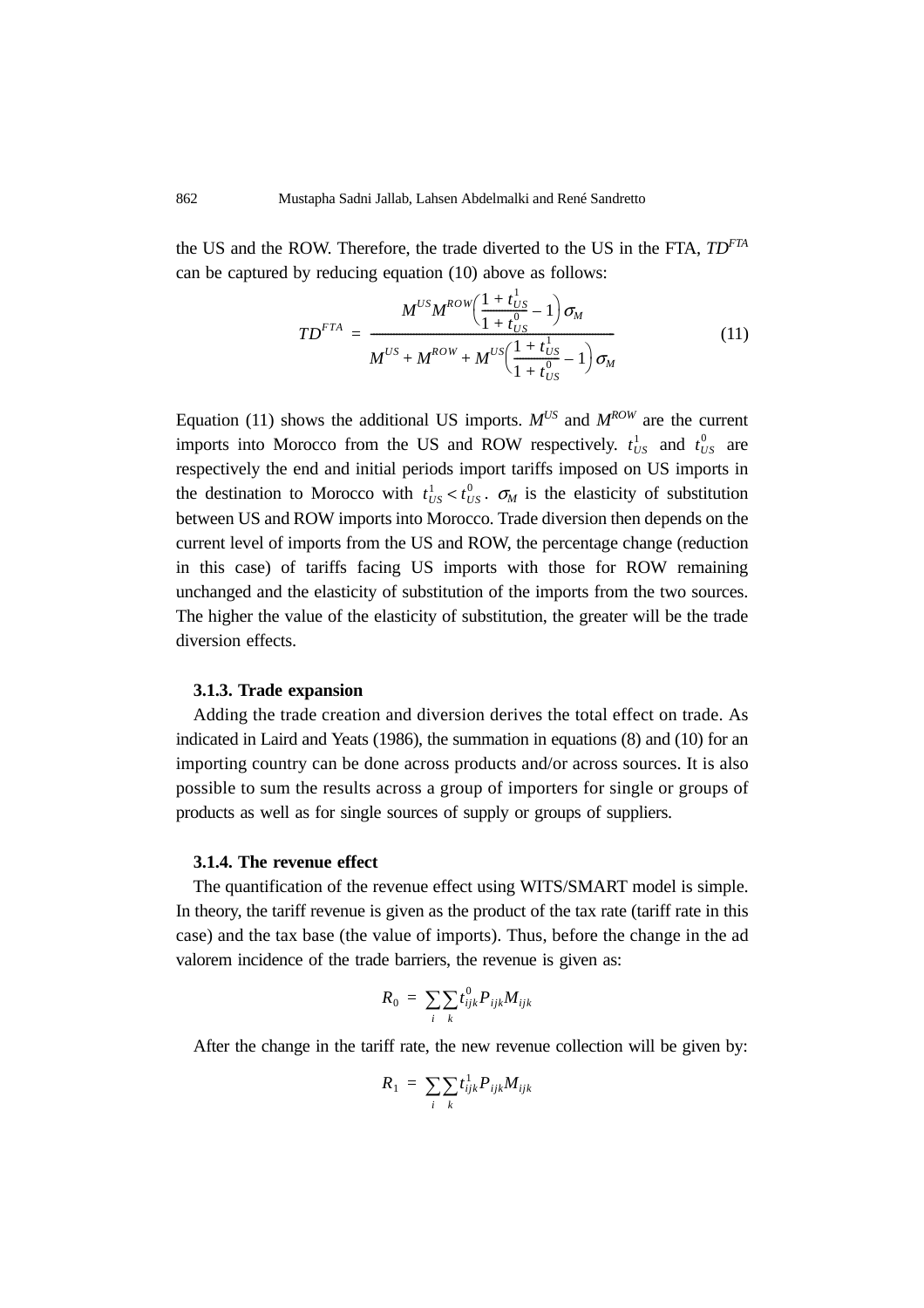The revenue loss as a result of the implementation of a FTA would then be the net effect between  $R_1$  and  $R_0$  which is the same as:

$$
RL = \sum_{i} \sum_{k} \Delta t_{ijk} P_{ijk} M_{ijk} \tag{12}
$$

# **3.1.5. Consumer's gains**

The WITS/SMART model estimation of consumer's gain is quite simple. This is unlike the equivalent variations measurement in general equilibrium models. The benefit for consumers in the importing country is the result of lower import prices<sup>5</sup>. This allows them to substitute more expensive domestic or imported products with the cheaper imports that are affected by the relevant tariff reduction. Increased imports leads to a gain that can be thought as the increase in consumer welfare and is measured as follows:

$$
w_{ijk} = 0.5(\Delta t_{ijk}\Delta M_{ijk})\tag{13}
$$

The coefficient of 0.5 captures the average between the ad valorem incidence of the trade barriers before and after their elimination/reduction. Equation (13) assumes that the elasticity of export supply is infinite. If this is not the case, the import prices in the importing countries fall by less than the full reduction in trade barriers. Therefore, while the equation can be used to measure welfare effect, it is no longer a representation of consumer surplus alone but has some element of producer surplus (see Laird and Yeats, 1986).

# **3.1.6. The database**

WITS database comes from various sources. The external trade statistics comprise of UN COMTRADE, UNCTAD TRAINS and the WTO Integrated Data Base (IDB). The tariffs data is derived from UNCTAD TRAINS, WTO IDB and WTO Consolidated Tariff Schedule Data Base (CTS). The non-tariff measures are compiled from UNCTAD TRAINS database.

#### **3.2. Simulation scenario**

In the partial equilibrium approach, we consider only one scenario. This scenario looks only at the reciprocity principal. Due to the weaknesses already pointed out,

<sup>5</sup> As emphasized in Laird and Yeats (1986), in the case of pre-existing level of imports, there is no net welfare gain in the country as the tariff reduction simply means a reallocation/transfer of revenue from the government to the consumers.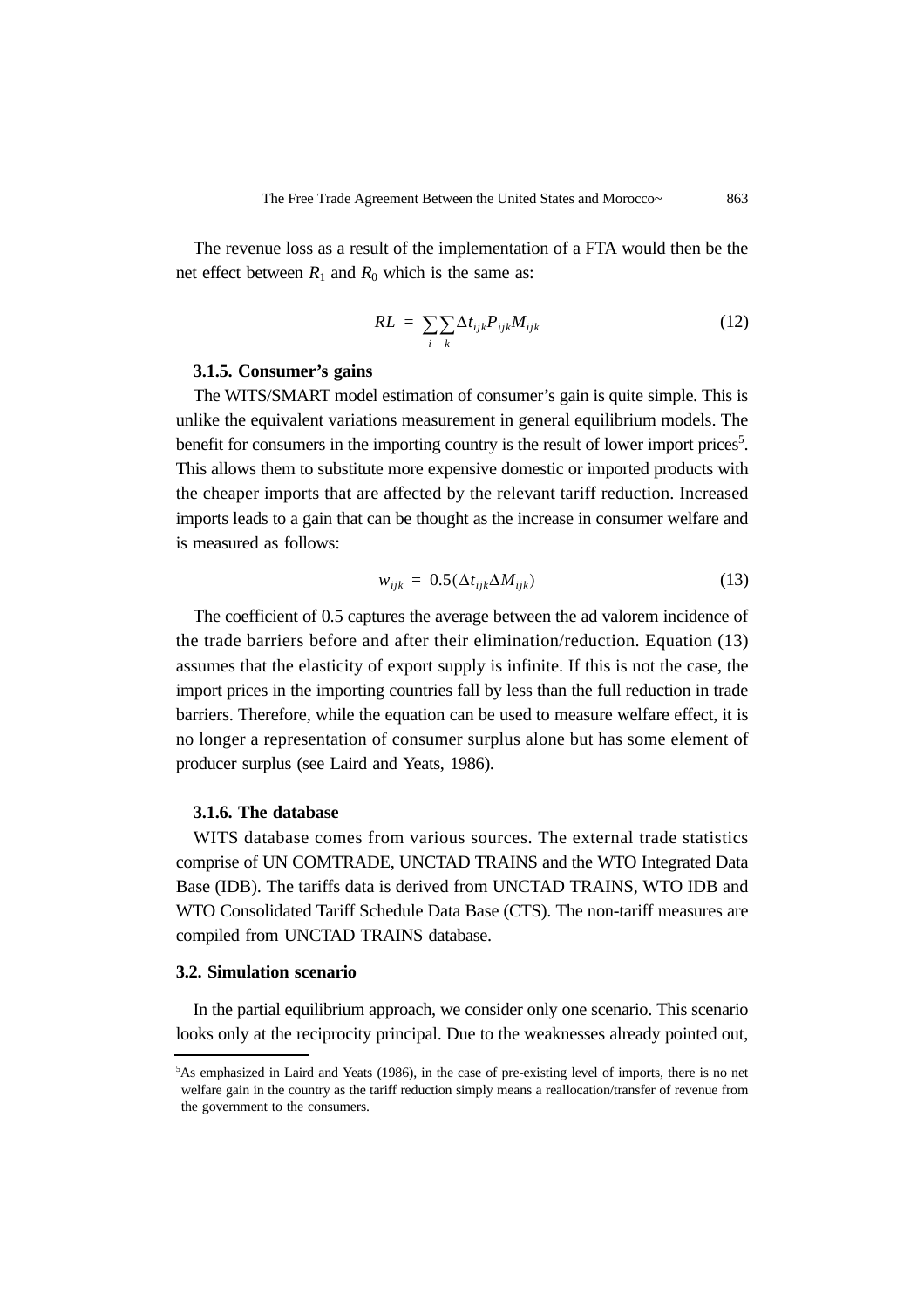especially the ceteris paribus assumption upon which this model operates, only one-way liberalization is possible. The results discussed here are the possible outcomes of reducing to zero the import duties that Morocco imposes on US goods. One special advantage of the WITS/SMART model is that it allowed the analysis to be undertaken at the 6-digit level. Trade created from the full reciprocity scenario depends on the following three key elements as discussed in the analytical methodology: the initial level of trade (imports from the US); the initial level of protection; and the price elasticity of import demand. The higher the initial level of protection, the greater the change expected from the reciprocation policy will be. The transmission mechanism for the trade effects is simple: the elimination of existing tariffs on US imports reduces the prices that consumers in Morocco face compared to domestic substitutes, while the responsiveness of demand to the price change influences the amount of trade created or diverted. The substitutability of US goods for domestic goods is implicitly assumed. The Armington assumption at HS 6-digit level is that goods imported from different countries are imperfect substitutes. It is also assumed that the supply response to the price reduction will allow US producers and exporters to meet any demand arising in the importing countries as a result of price reduction. That is, export supplies are perfectly elastic, meaning that world supplies of each variety of the goods by origin are given.

# **IV. General Equilibrium Analytical Methodology**

By definition, in a partial equilibrium model, the inter-sectoral implications of trade policy change are not taken into account. Similarly, the inter-regional implications are also ignored in a partial equilibrium framework. For this reason, trade policy analysis is more robust when undertaken within a general equilibriummodelling framework. This can be seen as the best option as general equilibrium models not only measure the first-round effects of simulated change (as is the case in the partial equilibrium approach), but also the second-round effects which include inter-industry effects and macroeconomic adjustments.

This section discusses in detail the methodology applied for the empirical analysis. The discussion starts by outlining the GTAP modelling and data framework.

### **4.1. Rationale for a General Equilibrium Methodology**

Trade policy analysis involves examining implications of trade policy instruments on the production structure in economies at the national and global level. Trade policy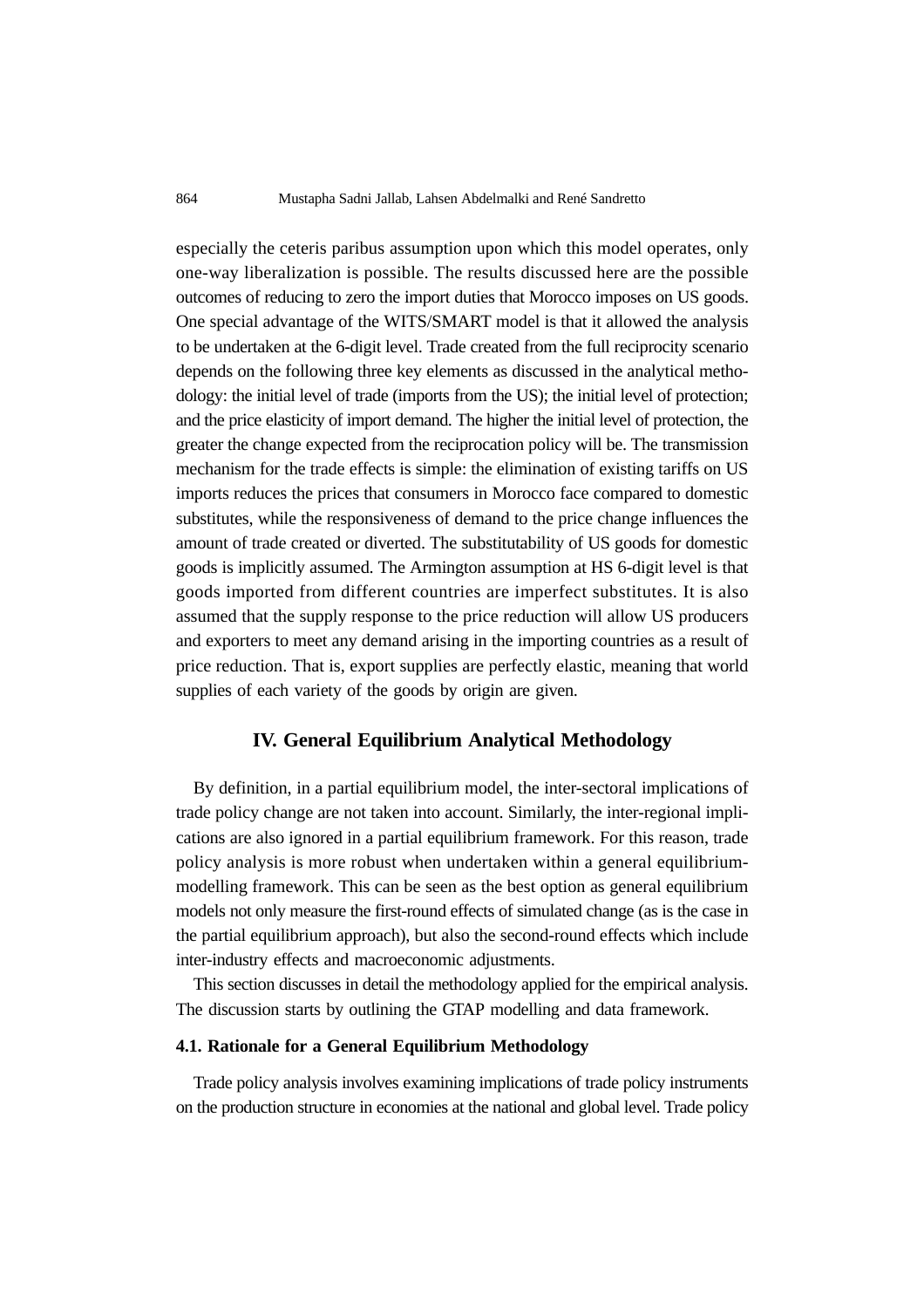instruments, such as tariffs and quotas, have direct and indirect effects on the relative prices of commodities produced in a given country. As the mix of goods and services produced changes, the demand for factors of production also changes. Consequently, it is difficult to conceive a situation in any economy where the change in trade policy affects only one sector. Due to the forward and backward linkages and their related strengths existing in a particular economy, the result is always one in which the relative mix of sectoral outputs change. This, by extension, affects the relative mix of the different factors of production in the different sectors.

The country-level effects on output mix and demands for factors of production can in the context of international trade be extended to the global economy. Changes in relative prices of outputs and inputs resulting in a given country's change in trade policy are transmitted to the industries and input markets of other economies that the country trades with. Therefore, for trade policy analysis to be meaningful and for robust results to be produced, the interactions that prevail among different sectors as a result of a change in a given group of countries trade policy instruments must be taken into account. The general equilibrium methodology provides an analytical framework that allows for inter- and intra-sectoral changes in output mix, and by extension the demand for different factors of production to be captured.

Kehoe T. and Kehoe P. (1994) succinctly captured the essence of general equilibrium models. General equilibrium models are an abstraction that is complex enough to capture the essential features of the economy, yet simple enough to be tractable. These models are popular over their partial equilibrium counterparts because they stress the interactions among different sectors. However, they are not perfect, especially the static ones, since they fail to take into account the dynamic effects that accompany changes taking place in a given economy as a result of policy change. The GTAP model falls in this class of general equilibrium models. GTAP is a multiregion CGE model designed for comparative-static analysis of trade policy issues  $(Adams et al. 1997)<sup>6</sup>$ .

There are four types of behavioral parameters in GTAP: elasticities of substitution (in both consumption and production), transformation elasticities that determine the degree of mobility of primary factors across sectors, the flexibilities of regional investment allocation, and consumer demand elasticities. The parameters that describe demand behavior in initial equilibrium for the representative private house-

<sup>6</sup> The interested reader can find all the relevant information about this model, both its structure and possible applications in the remarkable book published by Thomas W. HERTEL (1997), Global Trade Analysis. Modelling and Applications. Cambridge University Press.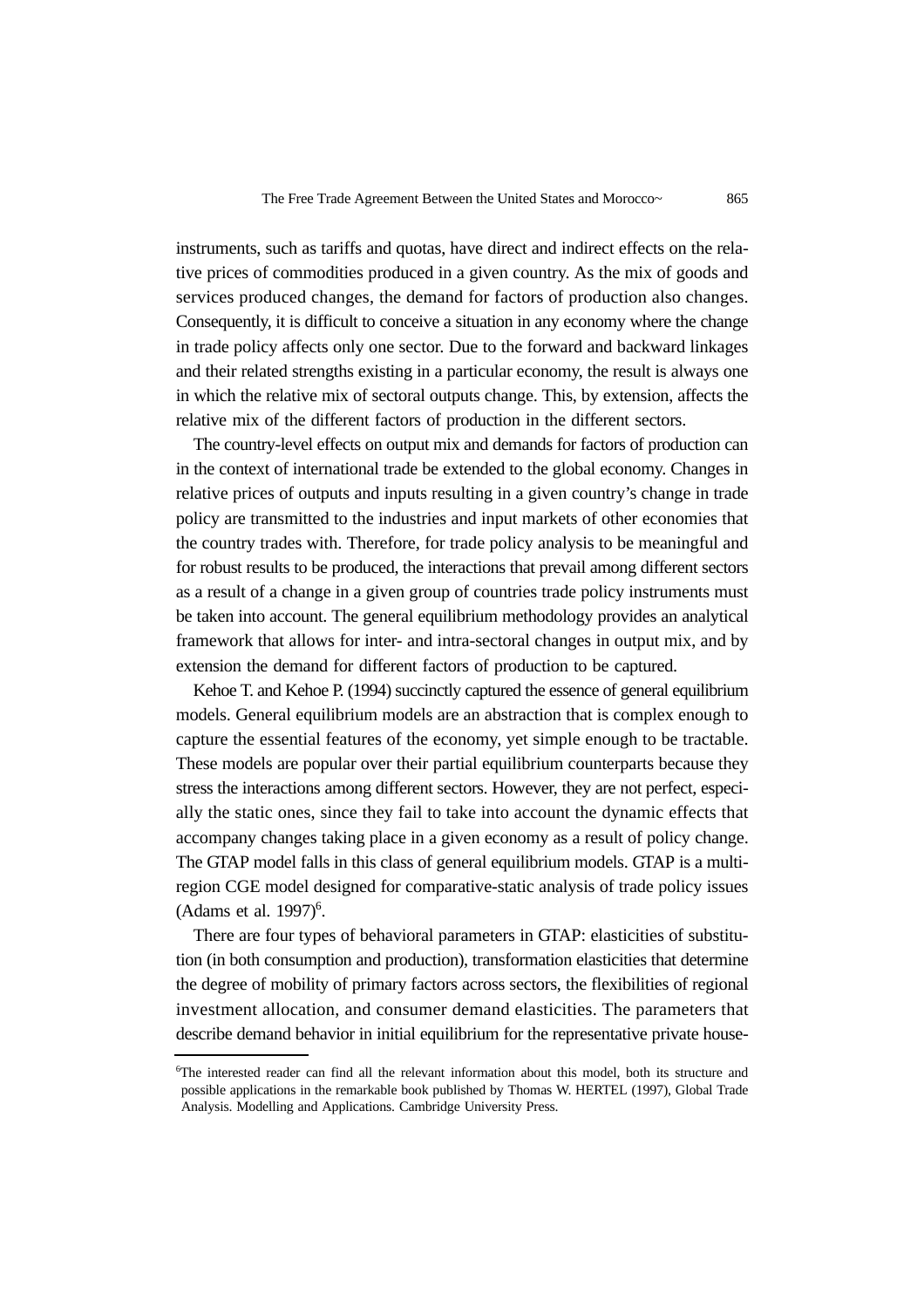hold are region-specific. Consumer behavior in GTAP is based on the constant differences of elasticities (CDE) expenditure function, which is most naturally calibrated to income and own-price elasticities of demand (Hertel et al., 1991). The CDE specification allows for more flexibility in specifying varying degrees of substitution between consumer goods purchases. This specification is also less restrictive in how one specifies correlations between household wealth and private goods consumption patterns.

For agricultural and food commodities, we draw upon the Food and Agricultural Organisation (FAO) model (FAO, 1993), which has proved to be a good source for recent estimates of income elasticities. For non-agricultural and nonfood commodities, we used income elasticities from the SALTER model and Theil, Chung and Seale (1989). A full description of the elasticities used in this exercise is detailed in Zeitsch et al. (1991).

Demand: The demand side is modeled in each region through a representative agent, whose utility function is intra-temporal, with a fixed share of regional income allocated to savings and the rest being used to purchase final consumption. Consumption trade-off across sectors is represented through a Cobb Douglas utility function.

Supply: Production makes use of five factors: capital; skilled labour; unskilled labour; land; and natural resources. The first three are generic factors; the last two are specific factors. The production function assumes perfect complementarity between value added and intermediate consumption. The structure of value-added is intended to take into account the well-documented skill-capital relative complementarity. Constant returns to scale and perfect competition are assumed to hold in agricultural sectors.

Capital, markets clearing and macroeconomic closure: The capital good is the same whatever the use sector, and capital is assumed to be perfectly mobile across sectors within each region. At the regional-wide level, capital stock is assumed to be constant in the core simulations of this paper. Natural resources are also perfectly immobile and may not be accumulated. Both types of labour (skilled and unskilled), as well as land, are assumed to be perfectly mobile across sectors, while production factors are assumed to be fully employed. As for macroeconomic closure, the current balance is assumed to be exogenous (and equal to its initial value in real terms), while real exchange rates are endogenous.

This model can be used to capture effects on output mix, factor usage, trade effects and resultant welfare distribution between countries as a result of changing trade policies at the country, bilateral, regional and multilateral levels. Since the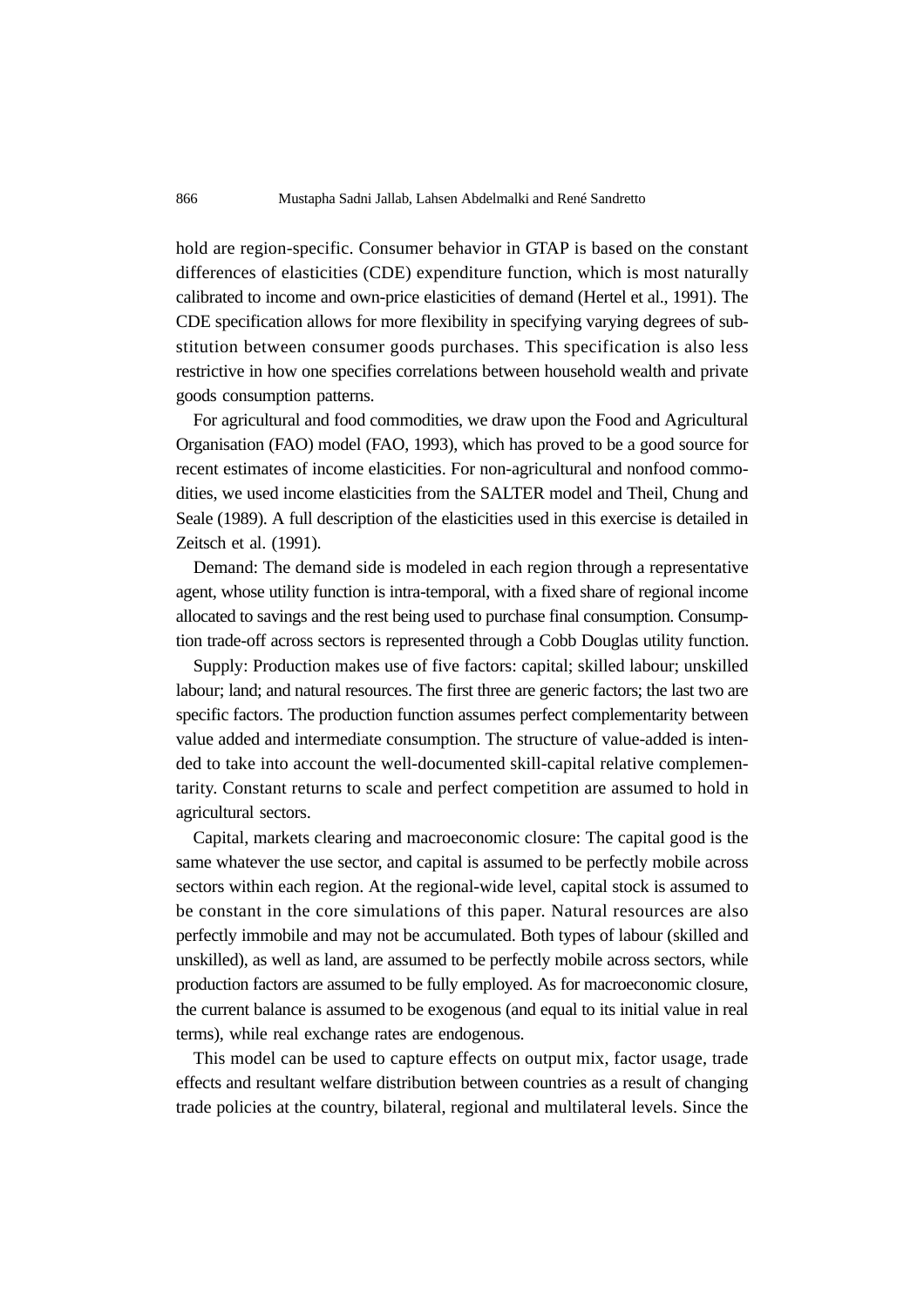GTAP model puts emphasis on resource reallocation across economic sectors, it is a good instrument for identifying the winning and losing countries and sectors under policy changes involving the trade aspects of FTAs.

# **4.2. The GTAP Database and the Study Aggregation**

# **4.2.1. Data description**

The GTAP model is used together with the GTAP database which, like the model, captures individual and composites of countries. In this exposition, Version 6 of the database is used. The base year for this version is 2001 and recognizes 87 regions as well as 57 sectors and 5 factors of production. Thus, for each individual or composite region, there are 57 sectors whose data is captured in the overall GTAP database. As previously indicated, not all countries are individually captured in GTAP. However, each economy is indirectly included in the database as part of a given composite region or as part of the rest of the world. Thus, global macroeconomic consistency holds. For the purpose of our study, Morocco and the US are presented separately.

Bilateral trade data is a critical component of the GTAP database. It is these bilateral trade flows that transmit policy and growth shocks between countries. Indeed, trade shares are important in explaining the simulation results. Bilateral trade is also important when looking at the terms of trade implications. The global bilateral data is sourced from the United Nations COMTRADE data. This is supplemented with individual countries global trade information and trade totals or aggregate bilateral trade statistics such as those available from the IMF, FAO and World Bank.

Another important sub-component of the GTAP database is data protection. Data is both explicit and implicit. It is explicit in the sense that tariff or export revenue and anti-dumping data by commodity and region are available. It is implicit in the sense that bilateral trade data is available both in market and world prices. The key sources of the protection data vary. Agricultural tariffs are obtained from the Economic Research Service, the EU and the applied or Most-Favoured Nation (MFN) rates. Merchandise tariffs, on the other hand, are available from the World Integrated Trade Solution project of the World Bank and UNCTAD (details of WITS are presented in the section discussing the SMART methodology). Domestic support protection data is obtained from the OECD's producer subsidy equivalent tables and can be divided into output subsidies, input subsidies, land-based and capital-based payments.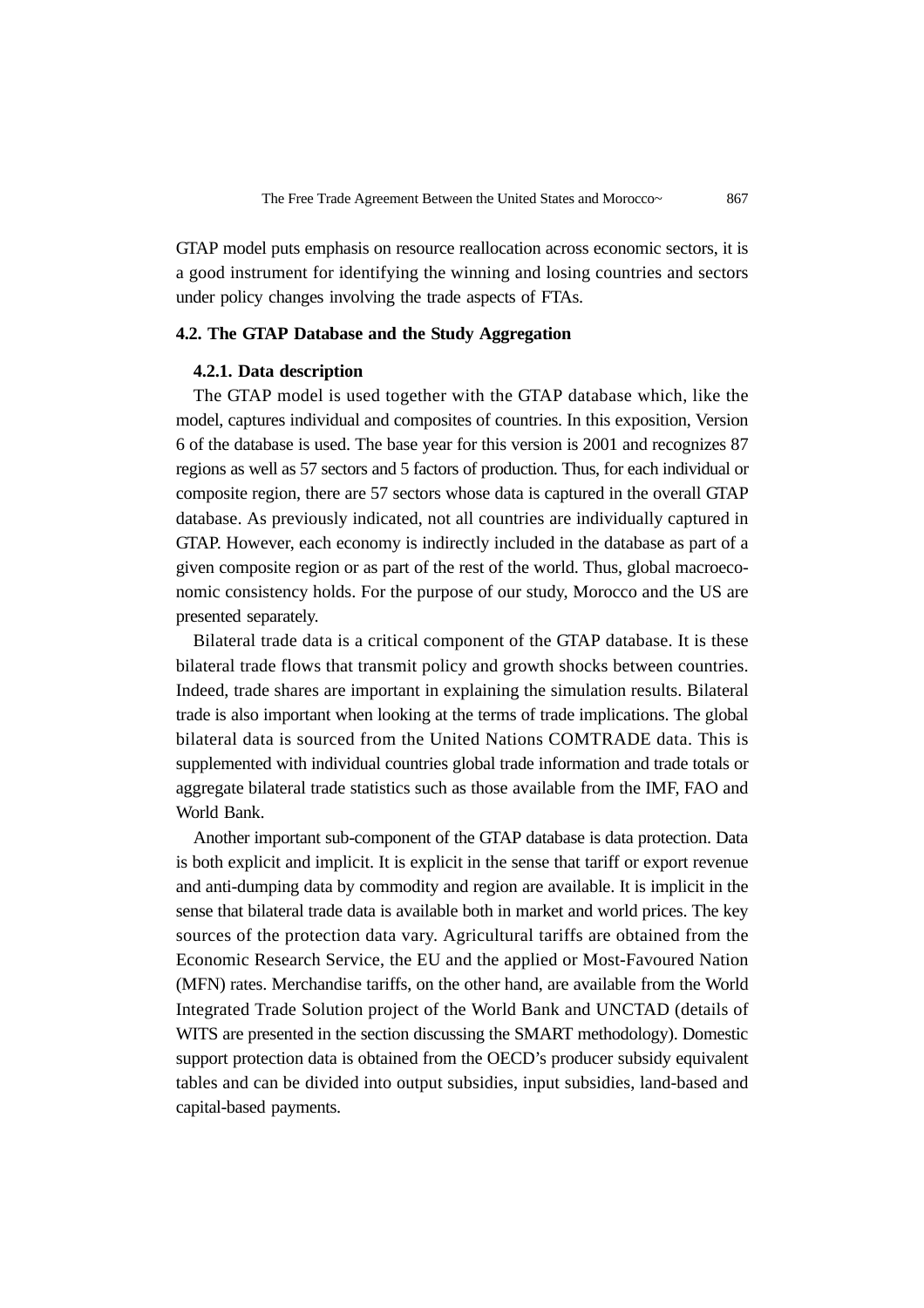#### **4.2.2. Sectoral and geographical aggregations**

For the present study, 87 regions have been aggregated into 5 subregions, and 57 sectors have been identified. A complete description of the sectoral and geographical aggregation is posted in Annex 1.

# **4.2.3. Scenarios tested in the CGE modelling**

In order to assess the overall effect of the FTA on the Moroccan economy, we test three scenarios:

- Scenario 1: *Strongly asymmetrical liberalization*. All tariffs and quotas are removed by the US on imports from Morocco (duty free, quota free entrance for Moroccan exports), while Morocco reduces its tariffs on imports from the US by 10% (which roughly corresponds to a one-year liberalization impact for Morocco in the actual agreement);
- Scenario 2: *Intermediate asymmetrical liberalization*. All tariffs are removed by the US on imports from Morocco, while Morocco reduces tariffs on imports from the US by 50%; and
- Scenario 3: *Full reciprocity*, *full liberalization*. All bilateral tariffs are removed between Morocco and the US. All ad valorem tariffs, which appear in Figure 1, are reduced to zero.

All of the macroeconomic, trade and protection data refer to the common reference year 2001.

Various international agreements have been implemented with important implications on the global economic landscape. It is therefore important that these changes be captured in our simulations. The main events to include are: the enlargement of the European Union; the implementation of the Agreement on Textiles and Clothing as part of the multifiber agreement (MFA) phase out; the implementation of the Uruguay Round Agreement on domestic support and export subsidies; the full accession of China into the WTO; and the conclusion of the Doha Development Round. The Doha Round outcome is currently not clear how it will likely impact both economies. Therefore, it has not been built into our scenarios. As for the other four main issues, the following discussions explains how they were incorporated into the scenarios tested:

*Enlargement of the EU*: An enlarged EU will ultimately be the trading bloc that Morocco will have to face by the time the FTA come into effect. First, all tariffs and export subsidies as well as non-tariff barriers between the EU-15 and the new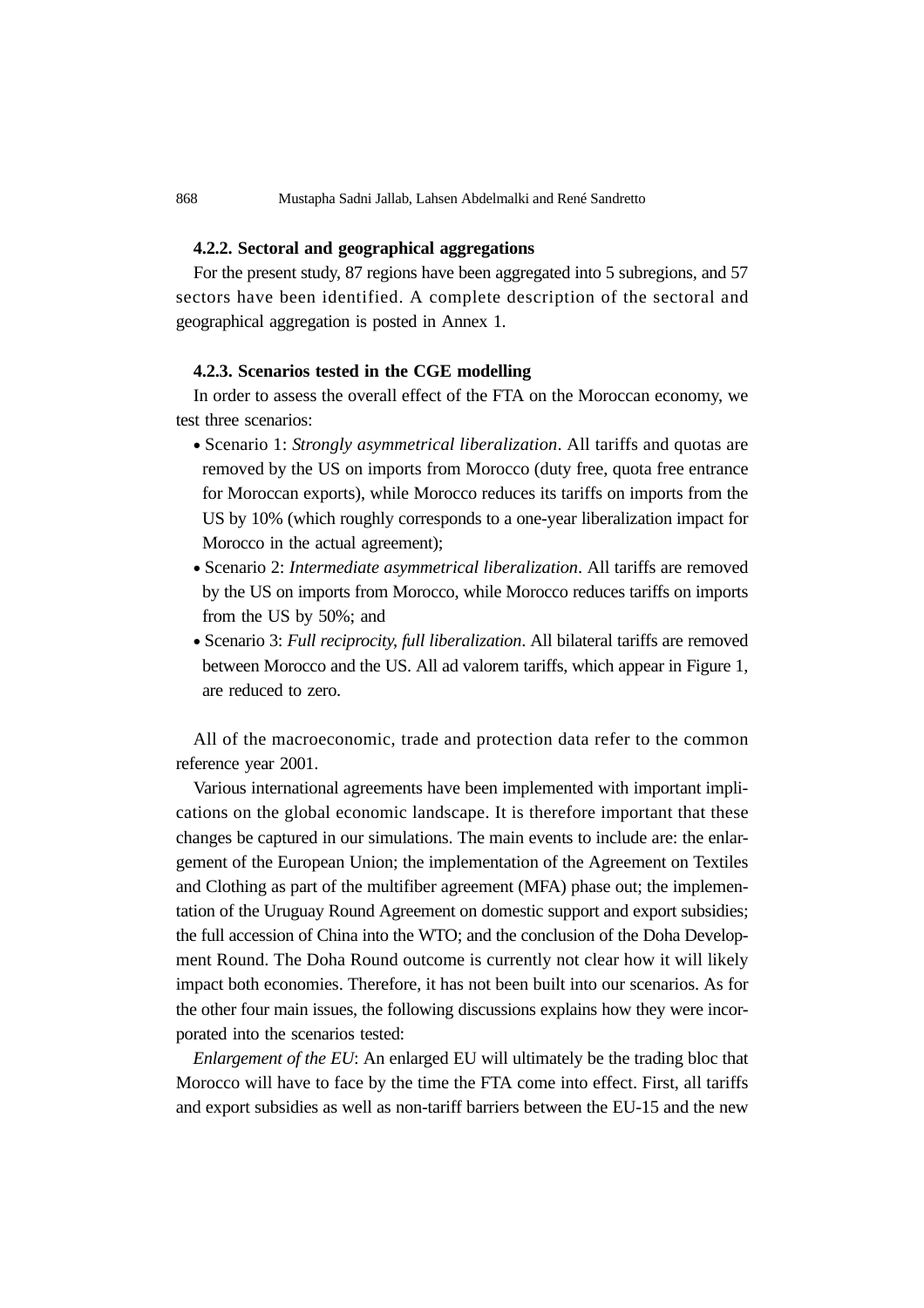ten members are abolished. Second, trade barriers among the 10 new EU members have also been eliminated. Finally, all sectors in the EU-10 are given the same level of protection against the rest of the world as found in the EU-15 at the time of the accession. This means that some of the tariff rates that the new EU members charge third countries have been increased or reduced to the existing levels of the old EU members.

*Elimination of MFA quotas (implementation of the Agreement on Textiles and Clothing*): It is expected that the phasing out of the multifibre agreement on textiles and clothing will have significant implications for developing countries and Morocco more particularly. It was therefore important to capture the likely effects of the removal of the MFA into our reference scenario. The elimination of the MFA was captured through elimination of the export tax equivalents of the textile and clothing quotas in the developed countries markets in particular.

*Uruguay Round Agreement implementation*: The US has traditionally used domestic support and export subsidies especially in agriculture. While the Doha Round negotiations are expected to have an agreement that will have dramatic impacts on how these two instruments are applied, there are still outstanding issues from the Uruguay Round. Our simulations capture the 20 percent reductions for developed countries domestic support. A rate of 13 percent was applied for the developing countries. In the case of the agricultural export subsidies, the scenarios implement the 36 percent and 24 percent reductions agreed at the Uruguay Round for developed and developing countries respectively.

*China accession to the WTO:* The full accession of China to the WTO is expected to have important implications for Morocco and US. At full accession, all WTO members will be expected to impose import tariffs on Chinese goods on an MFN basis. This was captured in our simulations by reducing tariffs on Chinese imports above the highest rate currently charged by importing country on each commodity.

These 3 scenarios are compatible with the main objectives of the Doha agenda related to market access and the reductions of all forms of export subsidies and trade-distorting domestic support.

Actually, none of the three scenarios correspond to the actual agreement, although they give some indication of the relative importance of having an asymmetric agreement. Indeed, the U.S.-Morocco FTA eliminates tariffs on 95% of bilateral trade in consumer and industrial products (including textiles) with all remaining tariffs to be eliminated within 9 years. Particular treatment is reserved for agricultural products.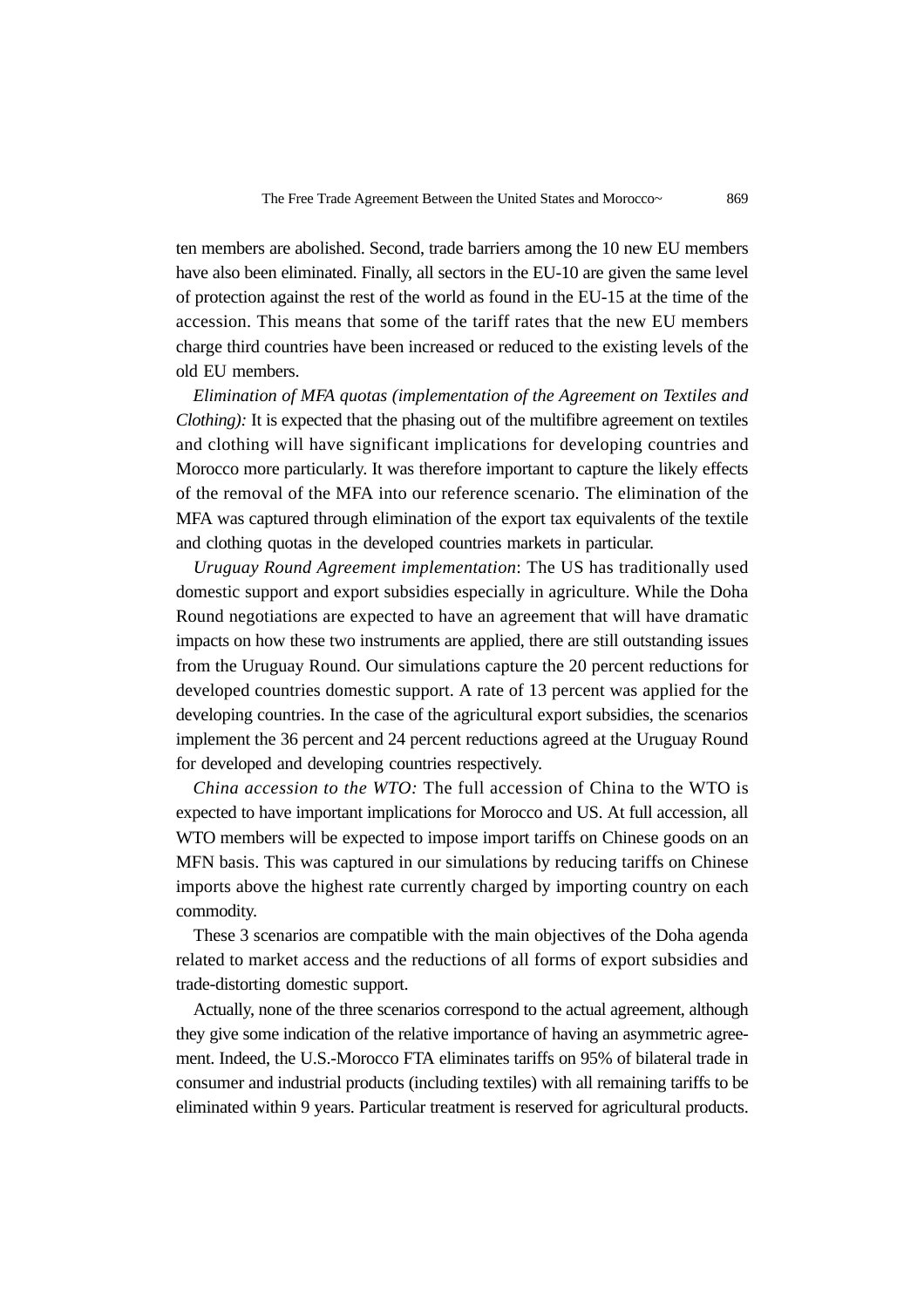Some important Moroccan exports, such as clementines, tomatoes and olives, will be allowed to enter the US duty-free market on the first day of implementation. Morocco will in turn provide immediate duty-free access to American products such as pistachios, pecans, nuts, almonds, processed poultry product (with some restriction), pizza cheese and other foodstuff. For all other agricultural products, tariffs will be phased out in 5 to 15 years. The agreement includes broad commitments in some key services, namely banking and insurance (with a 4-year protection period), distribution, express delivery, engineering, audiovisual and telecommunications.

An important characteristic of the agreement is that it includes asymmetrical commitments to Morocco's advantage, as suggested by Scenarios 1 and 2. This asymmetry is justified by the difference in the level of development of the trading partners and by the difference in the average level of the tariff schedules of the 2 countries, which amounts to more than 20% for Morocco against 4% for the US (Figure 3).

Obviously, with such a difference in the tariff schedules, the trading concessions made by Morocco would be much greater than the American ones in a full and perfectly symmetrical liberalization scenario. Of course, the complexity of the actual US-Morocco agreement cannot be captured by a simple scenario formula. However, inasmuch as the real agreement is a (complex) combination of these



**Figure 3.** Ad valorem tariffs on different commodities (bilateral trade)

Source: TRAINS database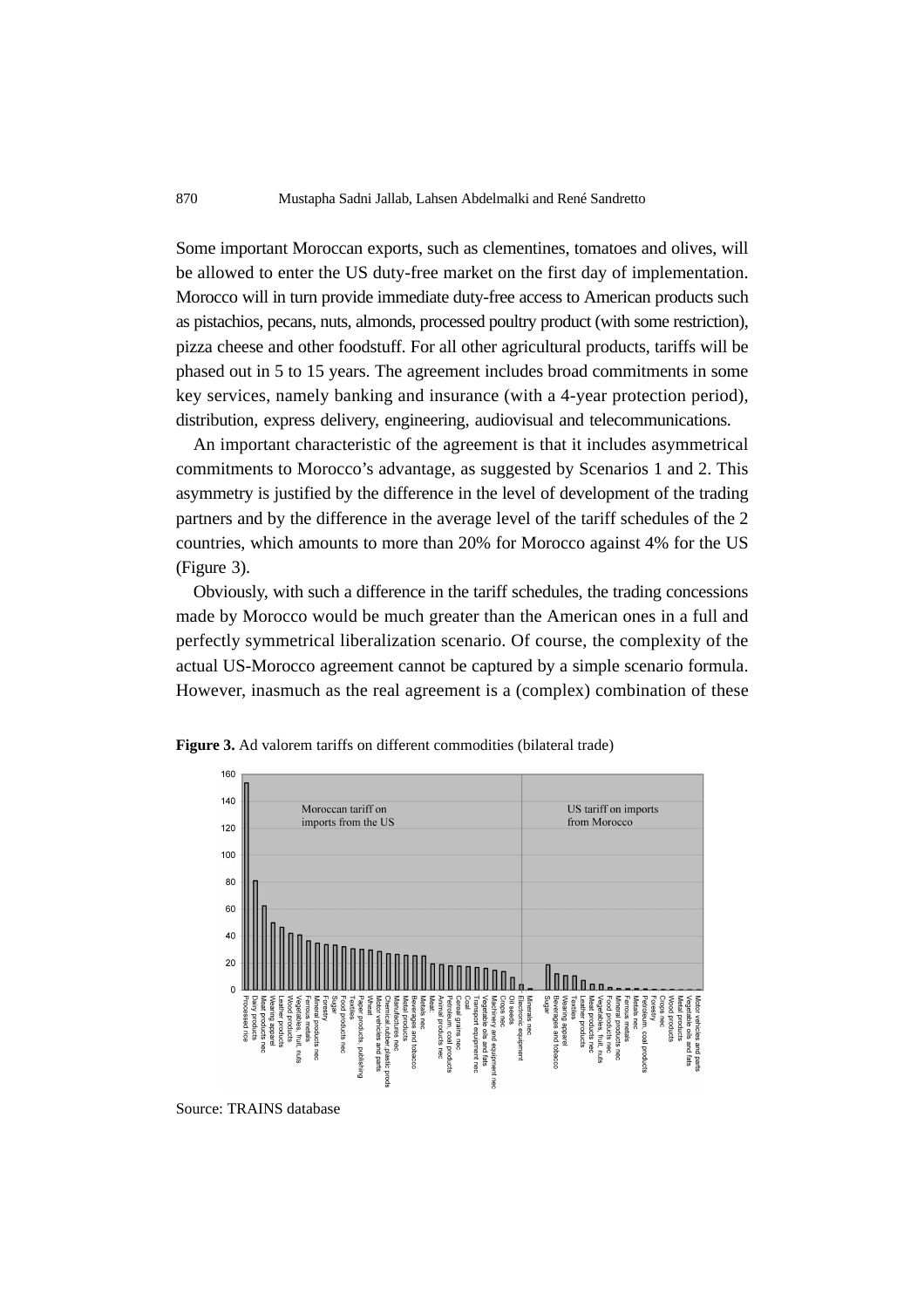scenarios, we can expect to draw some interesting conclusions by comparing the scenarios.

# **V. Simulation results**

This section discusses in detail the results obtained from the empirical analysis. The SMART partial equilibrium is complemented in the study with the GTAP model analysis.

#### **5.1. Identifying specific products: Partial Equilibrium Results**

In this section, the results using the WITS/SMART partial equilibrium model showing the possible impact of the FTA on Morocco are discussed, under the assumption of a full reciprocity, full liberalization scenario. Essentially, we want to analyze the possible consequences of a complete elimination of tariff barriers on the Moroccan economy and first of all the impacts on consumer's surplus. One of the main justifications of liberalization is to reduce the price paid by consumers, increasing thus their purchasing power. So, our main objective in this fifth section is to analyze as accurately as possible consumers' potential gain for the products that we can identify as the most sensitive. In this section, we analyze also the consequence of this scenario on product-specific tariff revenues and exports. We choose to simulate the impact of a complete dismantlement of tariffs in order to clearly expose the effects of trade liberalization on all Moroccan products. This is therefore an "extreme scenario" which aims at delineating the general trends of the impact of liberalization of the Maroccan economy under the FTA. The results on trade creation and diversion are also reported.

#### **5.1.1. Impact on consumer's surplus**

It is important to underline that the WITS SMART model does not allow us to evaluate the total impact of the FTA on welfare, because it captures only consumer's surplus. In order to obtain a complete view of this impact, it is necessary to address also the effects for producers. In addition, these impacts must not be evaluated product by product, but as a whole, taking into account general equilibrium linkages. This is what we intend to do in the next section. As underlined above, the partial equilibrium approach is just aimed at identifying sensitive products.

Table 2 displays the Harmonized system chapters (HS02) yielding the highest welfare gains for Morocco. Together, these 6 product groups account for more than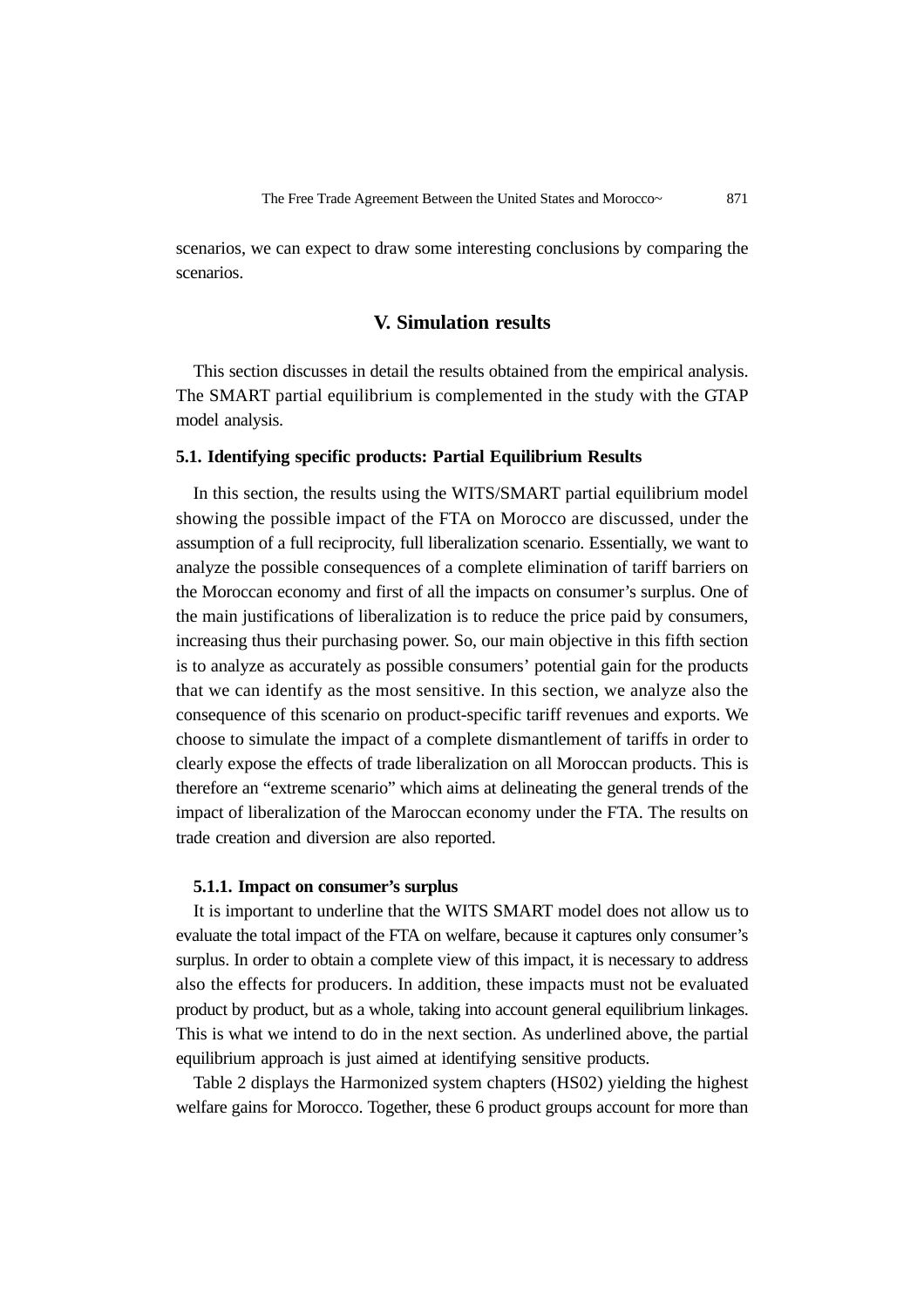**Table 2.** Impact of full liberalization on consumer welfare in Morocco by commodity (in millions of US dollars)

| Sectors                                                    | Welfare<br>Changes | $\%$   | Cumulative |
|------------------------------------------------------------|--------------------|--------|------------|
| Cereals                                                    | 8.07               | 32.4%  | 32.0%      |
| Electrical mchy equip parts thereof; sound recorder etc.   | 3.20               | 12.8%  | 44.8%      |
| Plastics and articles thereof                              | 1.79               | 7.2%   | 52.0%      |
| Paper & paperboard; art of paper pulp, paper/paperboard    | 1.61               | 6.5%   | 58.5%      |
| Rubber and articles thereof                                | 1.16               | 4.6%   | 63.1%      |
| Mineral fuels, oils $&$ product of their distillation; etc | 1.13               | 4.5%   | 67.6%      |
| Vehicles o/t railw/tramw roll-stock, pts & accessories     | 0.85               | 3.4%   | 71.0%      |
| Tobacco and manufactured tobacco substitutes               | 0.79               | 3.2%   | 74.2%      |
| Aircraft, spacecraft, and parts thereof                    | 0.75               | 3.0%   | 77.2%      |
| Nuclear reactors, boilers, mchy & mech appliance; parts    | 0.66               | 2.7%   | 79.9%      |
| Iron and steel                                             | 0.46               | 1.8%   | 81.7%      |
| Cotton                                                     | 0.40               | 1.6%   | 83.3%      |
| Man-made staple fibres                                     | 0.36               | 1.4%   | 84.8%      |
| Miscellaneous chemical products                            | 0.33               | 1.3%   | 86.1%      |
| Articles of iron or steel                                  | 0.32               | 1.3%   | 87.4%      |
| Pharmaceutical products                                    | 0.24               | 1.0%   | 88.3%      |
| Others                                                     | 2.8                | 11.7%  | 100.00%    |
| Total                                                      | 24.9               | 100.0% |            |

Source: Authors' WTIS simulation

65% of total consumers' gains in the country in the case of liberalization of trade with the US. By far, the group of products yielding the highest gains for consumers are cereals (32.4%), followed by electrical equipment and plastic industries (20%). Not surprisingly, our simulations show that taking into consideration only the effect on consumer welfare, Moroccan consumers should benefit greatly of trade liberalization. They will be able to purchase US consumer goods (part of the immediate liberalization) at cheaper prices, obtaining thus an immediate - but limited improvement in their standard of living. Indeed, in a full liberalization scenario, the total improvement in Moroccan consumer welfare would equal US\$24.9 million per year (Table 2).

Moroccan consumers will derive gains from the FTA since they will have access to goods at lower prices. To this point, it is assumed that US producers and exporters will not be pricing to market. In other words, there is an implicit assumption that US exporters and Moroccan importers will pass the benefits of tariff reductions on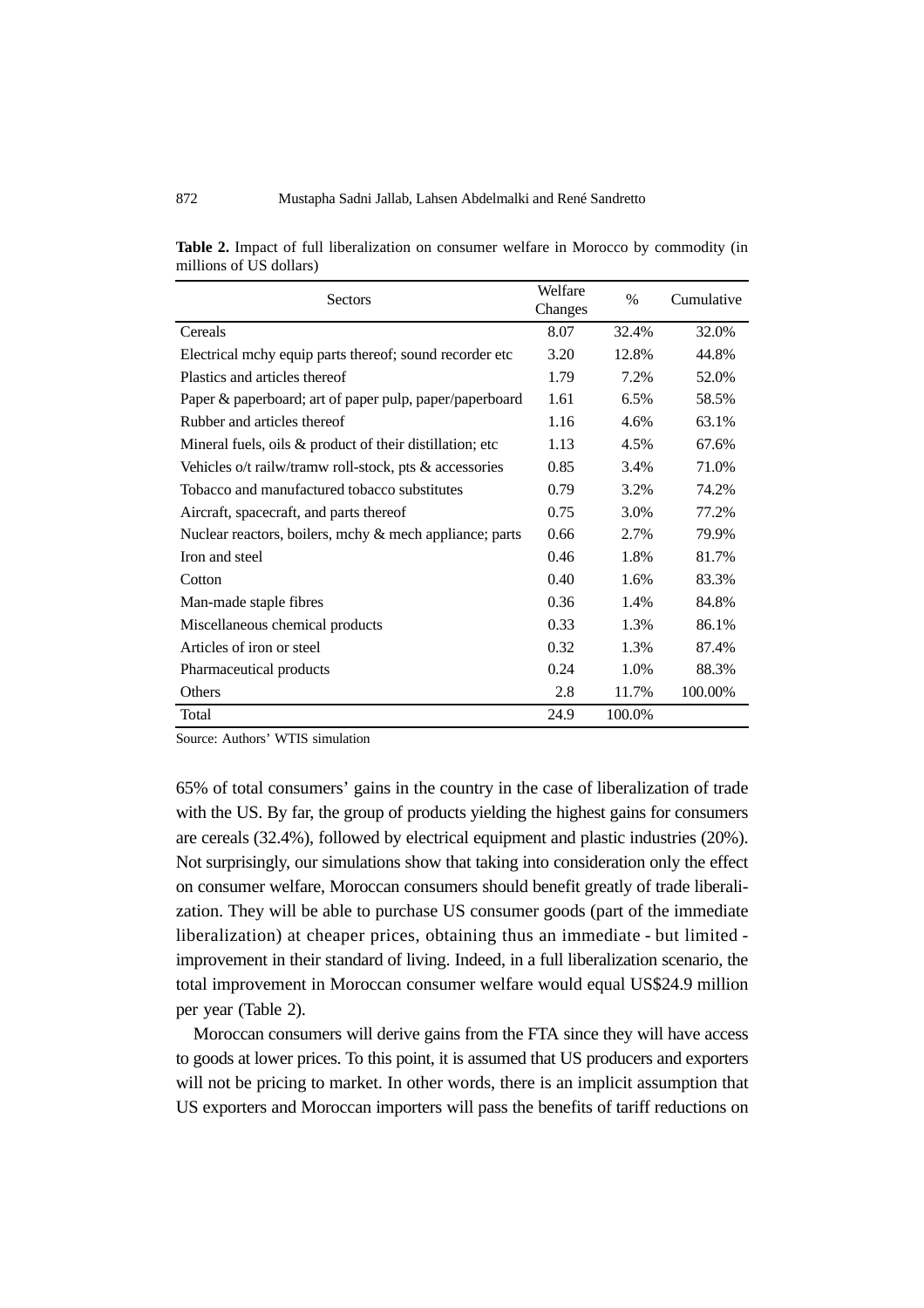to Moroccan consumers. If the benefits of tariff dismantlement are not passed on to Moroccan consumers but are captured by the exporter or the importer, it is possible that there will be no increase in consumer welfare.

It is therefore crucial to ensure that welfare is transmitted to consumers. To this end, it is necessary that the competition policy shield consumers against possible abuse of potential dominant positions or against collusion from large importers. Competition policy capacities and the judicial system supporting it should therefore be strengthened to ensure that the FTA delivers its potential benefits.

Let us note that increased imports through trade creation do not necessarly benefit only to consumers. Potential gains are also likely to emanate from embodied technologies in some imports that may eventually be welfare enhancing. This will however depend on capital equipment and machinery and such imports that tend to have embodied technologies

### **5.1.2. Impact on Moroccan tariffs revenues**

As would be expected, the elimination of import tariffs from the US is shown to harm government revenues in Morocco. In a full liberalization scenario, the FTA

| Description                                                  | Variation of tariff revenues | $\%$  |
|--------------------------------------------------------------|------------------------------|-------|
| Cereals                                                      | $-85.93$                     | 58.4% |
| Electrical mchy equip parts thereof; sound recorder etc.     | $-9.90$                      | 6.7%  |
| Mineral fuels, oils $\&$ product of their distillation; etc. | $-7.19$                      | 4.9%  |
| Paper & paperboard; art of paper pulp, paper/paperboard      | $-6.27$                      | 4.3%  |
| Tobacco and manufactured tobacco substitutes                 | $-5.54$                      | 3.8%  |
| Oil seed, oleagi fruits; miscell grain, seed, fruit etc      | $-5.147$                     | 3.5%  |
| Nuclear reactors, boilers, mchy & mech appliance; parts      | $-3.43$                      | 2.3%  |
| Aircraft, spacecraft, and parts thereof                      | $-2.45$                      | 1.7%  |
| Vehicles o/t railw/tramw roll-stock, pts & accessories       | $-2.17$                      | 1.5%  |
| Iron and steel                                               | $-2.09$                      | 1.4%  |
| Cotton                                                       | $-1.57$                      | 1.1%  |
| Articles of iron or steel                                    | $-1.54$                      | 1.0%  |
| Man-made staple fibres                                       | $-1.43$                      | 1.0%  |
| Rubber and articles thereof                                  | $-1.06$                      | 0.7%  |
| Pharmaceutical products                                      | $-0.97$                      | 0.7%  |
| Others                                                       | $-10.50$                     | 7.0%  |
| Total                                                        | $-147.21$                    | 100%  |

**Table 3.** Impact of full liberalization on tariff revenue losses in Morocco (Millions of US dollars)

Source: Authors' WITS simulation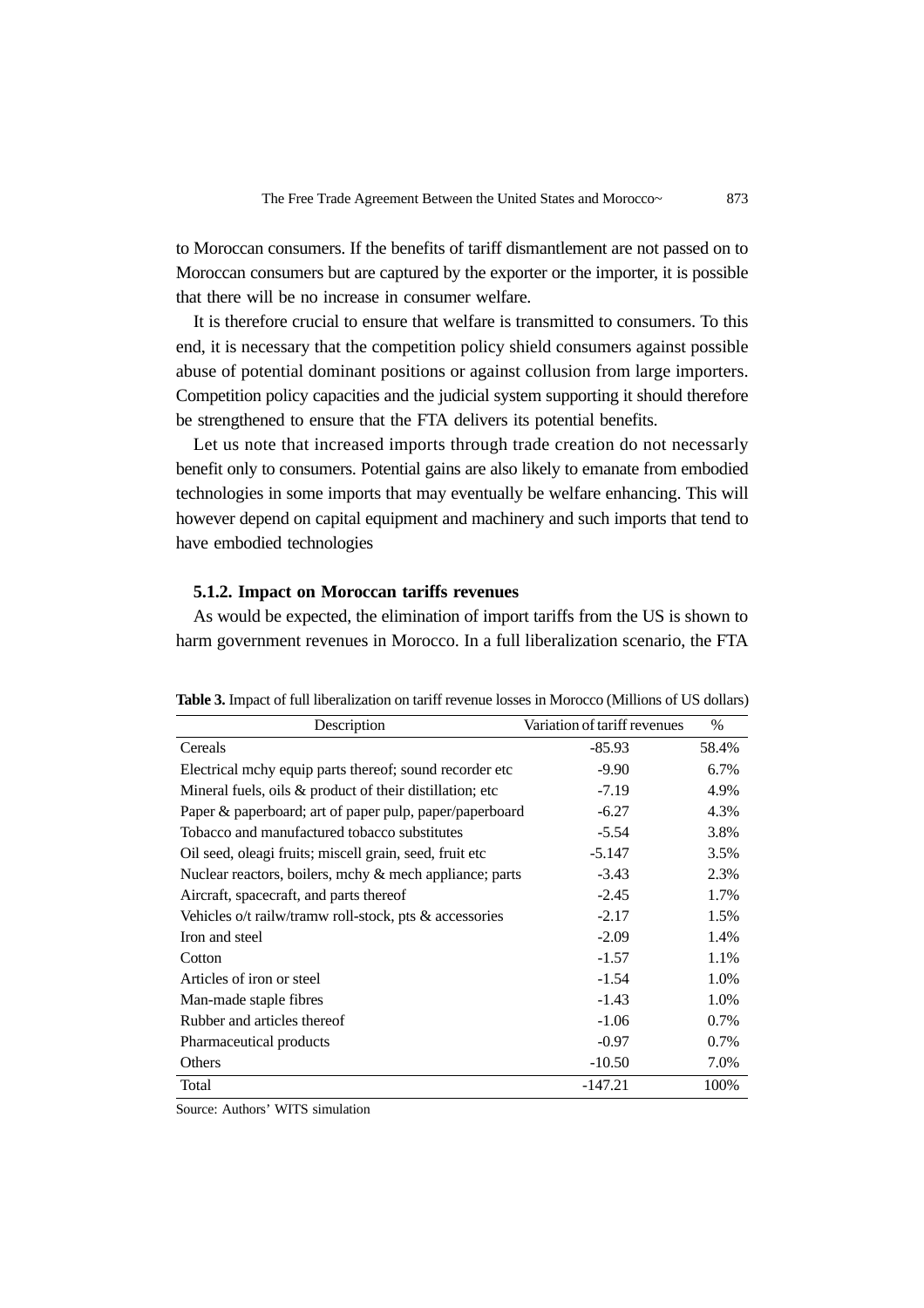would significantly reduce Moroccan tariff revenues by more than US\$147 million. Almost 60% of these losses would result from the elimination of duties on the import of US cereals (Table 3). This represents 0.5% of GDP and 4.5% of the balance of payments. Once again, one may mention that cereals account for almost 60% of the revenue shortfall. We can therefore understand why this product was treated separately during the negotiations.

In some cases, the bulk of the loss of revenues comes from the elimination of tariffs on goods that could otherwise be easily taxed. Nevertheless, in terms of evaluating the FTA for Morocco, it can be noted that the foregone revenue is likely to have negative impacts on other government programmes. When this is combined with undermining regional integration, one is left with a picture that goes beyond normal international trade theory arguments. The question about the significance of non-economic reasons for integration comes into play. It is therefore necessary to look closer at the real weight of such a revenue loss on government finance. If the FTA entails full liberalization of US imports, Morocco would have to forgoe tariff revenues amounting to almost 2.5% of their public revenue.

It is important to note however that the revenue loss indicated by our simulations relates to imports tariff revenues. In reality, the increased imports presented earlier resulting from trade creation are in most countries subject to indirect taxes such as the VAT. As such, as long as there is rapid increase in the volume and value of imports into Morocco, and this country has indirect taxes such as VAT, then the revenue shortfall described will be minimized. However, unless the elasticity of the VAT and indirect taxes is significantly higher than that for import duties, it is unlikely that addition indirect tax revenues will outweigh the foregone revenue from the import tariffs.

### **5.1.3. Impact on exports**

By providing duty free access to an American consumer market with 300 million individuals, the FTA will strongly stimulate Moroccan exports. Not surprisingly, this expansion would primarily concern the textile and clothing industry, which is the most important industrial activity in Morocco (43% of the country's industrial exports, providing 39.5% of total industrial employment). Table 4 shows that the agreement will likely have strong effects concentrated only on a limited number of sectors. Simultaneously, US exports to Morocco would increase at a still higher percentage: 36,28% against 22,58% (Table 5).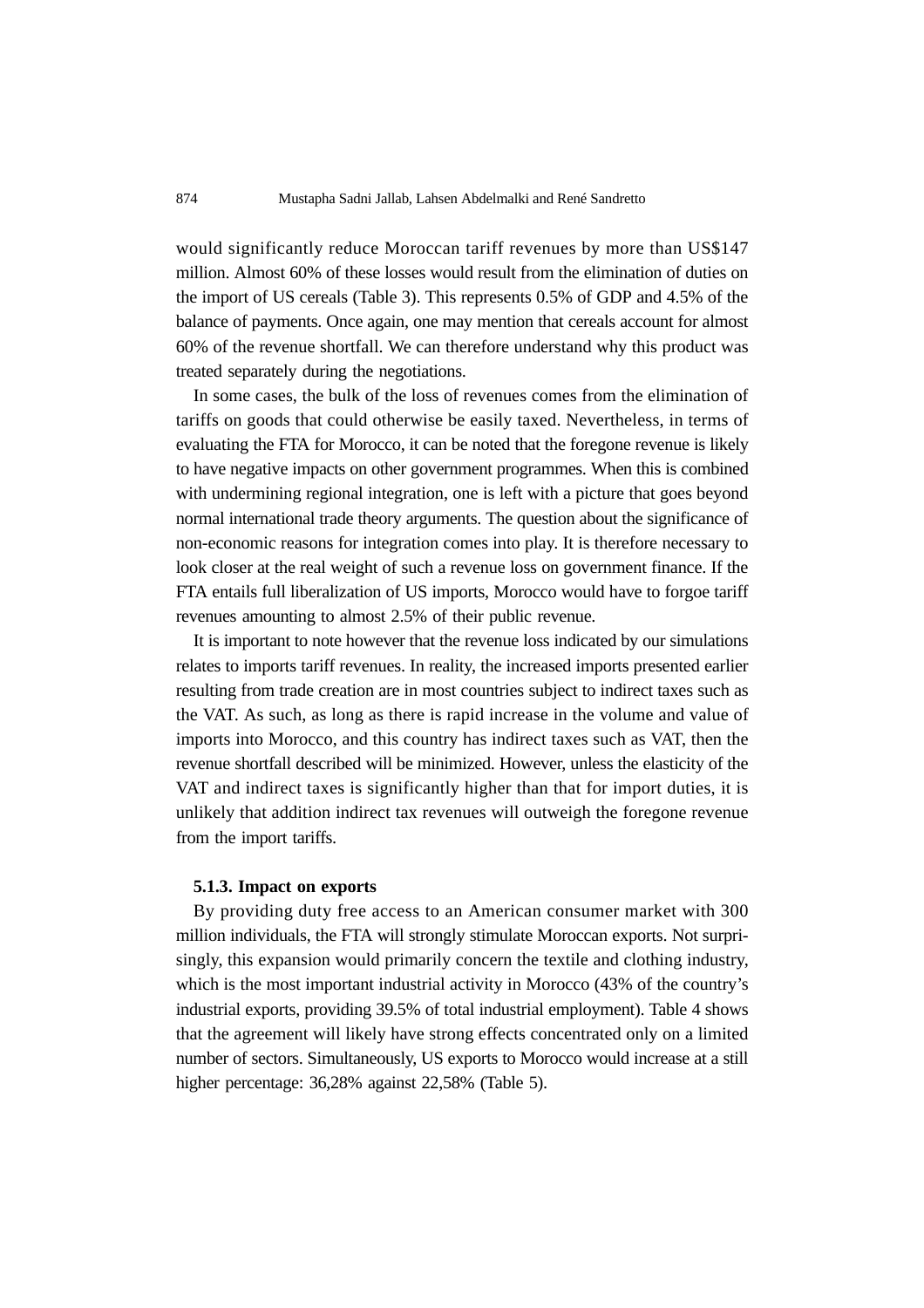**Table 4.** Total impact of full liberalization on Morocco's exports to the US in selected products (in thousands of US dollars and as a % of the sectoral Moroccan exports to the US)

| Products                                                      | <b>Before</b> | After  | Change in<br>Revenue | % of increase |
|---------------------------------------------------------------|---------------|--------|----------------------|---------------|
| Art of apparel $\&$ clothing access,<br>not knitted/crocheted | 48.83         | 71.48  | 22649.412            | 46.4%         |
| Art of apparel $\&$ clothing access,<br>knitted or crocheted  | 28.27         | 45.87  | 17603.708            | 62.3%         |
| Mineral fuels, oils & product of<br>their distillation; etc.  | 131.15        | 139.65 | 8497.814             | 6.5%          |
| Footwear, gaiters and the like; parts<br>of such articles     | 4.54          | 6.47   | 1934.601             | 42.6%         |
| Prep of meat, fish or crustaceans,<br>molluscs etc            | 10.48         | 12.08  | 1608.979             | 15.4%         |
| Edible vegetables and certain roots<br>and tubers             | 6.00          | 6.57   | 566.686              | 9.4%          |
| Total                                                         | 237.77        | 291.45 | 53.68                | 22.58%        |

Source: Authors' WTIS simulation

**Table 5.** Total impact of full liberalization on US exports to Morocco (Millions of US dollars)

| Before | After  | Change In Revenue | % of increase |
|--------|--------|-------------------|---------------|
| 567.57 | 773.51 | 205.936           | 36.28%        |

Source: Authors' WTIS simulation

### **5.1.4. Impact on third countries**

This section looks at possible impact of trade diversions on Morocco resulting from the FTA. It starts with a presentation of the losses in intra-regional trade, due to the substitution of intra-regional exports by US products. Then, it will attempt to identify which products could be most affected by losses of intra-regional trade and would suffer the most from US competition.

Trade diversion is the quantity of exports (of third countries) that is being replaced by US products after liberalization. We assume here that the effect of the elimination of the tariff is fully transmited to consumer prices. Indeed, the FTA between the US and Morocco will have significant impact not only on trade between these two countries, but also on the trading relationship with other countries. The most important trade diversion will affect the EU and particularly France, which is Morocco's largest trading partner. It will also have adverse effects on the other North African countries (Table 6). The FTA will thus offer the opportunity to Morocco to diversify its markets and its capabilities which are currently strongly focused on the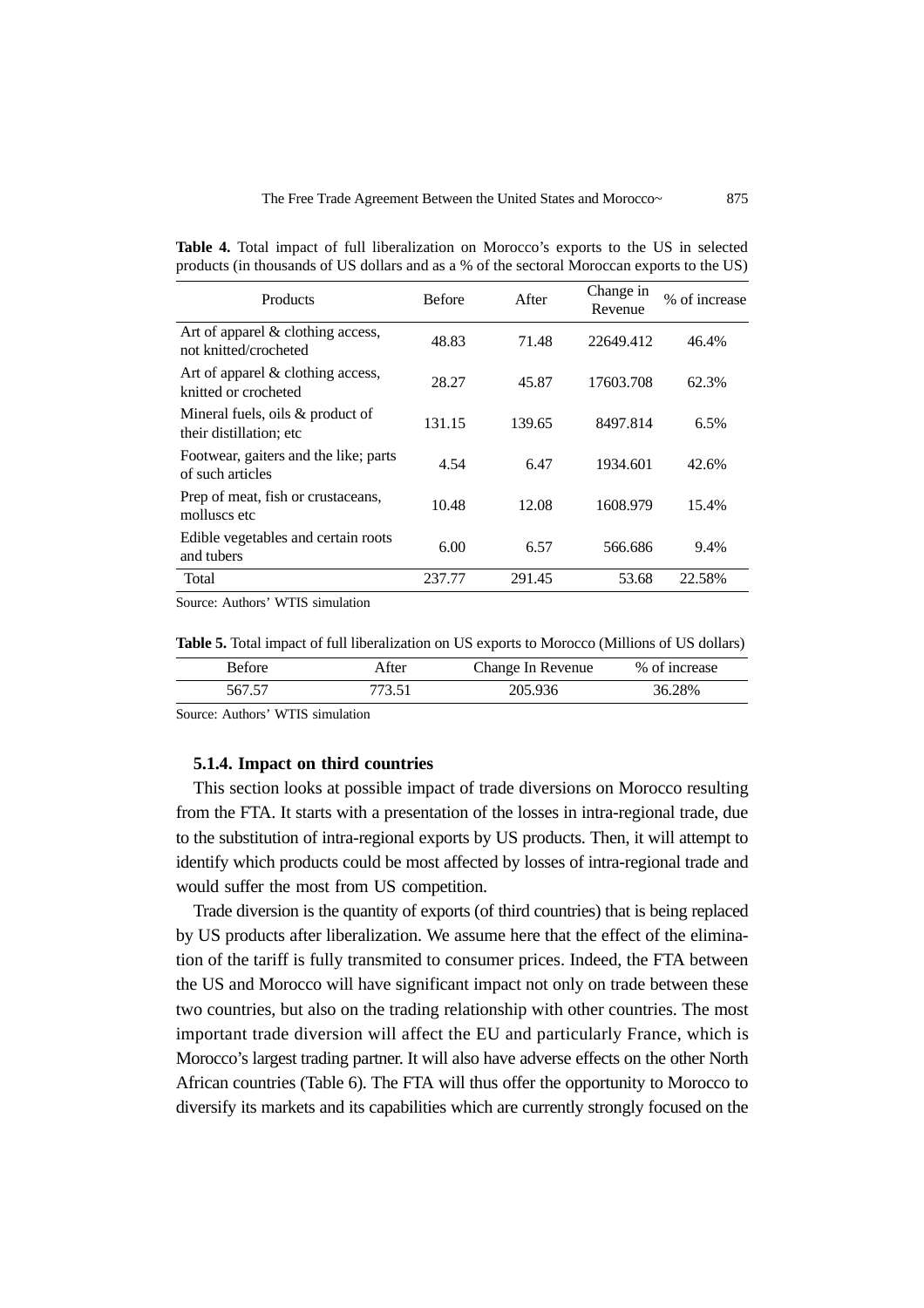| <b>Total Trade Diversion</b> |
|------------------------------|
| $+92.60$                     |
| $-0.24$                      |
| $-0.20$                      |
| $-0.03$                      |
| $-0.16$                      |
| $-3.63$                      |
| $-36.43$                     |
| $-17.23$                     |
| $-4.77$                      |
| $-51.28$                     |
|                              |

**Table 6.** Impact of full liberalization on Moroccan trade with third countries (in millions of US dollars)

Source: Authors' WTIS simulation

### EU, particularly France and Spain.

The risk that countries affected by trade diversion, namely the EU, retaliate ("negative response) is likely insignificant. Actually, for France which is the most concerned country, the loss of export represent only 0.5% of the total French to Morocco exports. For Spain, the corresponding percentage is 0.6 and for the EU, it is 0.3 However, this does not mean that France and more generally the EU will accept in the future negotiations with Morocco trading conditions which would be less favourable than those granted to the US. Nowadays, as a result of the US-Morocco FTA, the US receive a better treatment than the EU for several products namely durum wheat. Consequently, everything leads one to believe that all the trading advantages which have been granted to the US will probably represent not the final objective but rather the starting point in the future agricultural negotiations between the EU and Morocco.

On another side, it is perfectly possible that the UE might respond "positively" to the US Morocco FTA by negotiating an extensive euromed partnership agreement. This might have significant consequences both for Morocco and the rest of North African countries (See below 5.2.4)

Our partial equilibrium simulations show that imports from the US to Morocco would increase by approximately US\$53.68 million. Finally, our model shows results, albeit incomplete, concerning welfare gains. It seems that consumer surplus would mainly be improved through lowering the price of industrial goods such as cars, machinery and equipment. Furthermore, the FTA would significantly reduce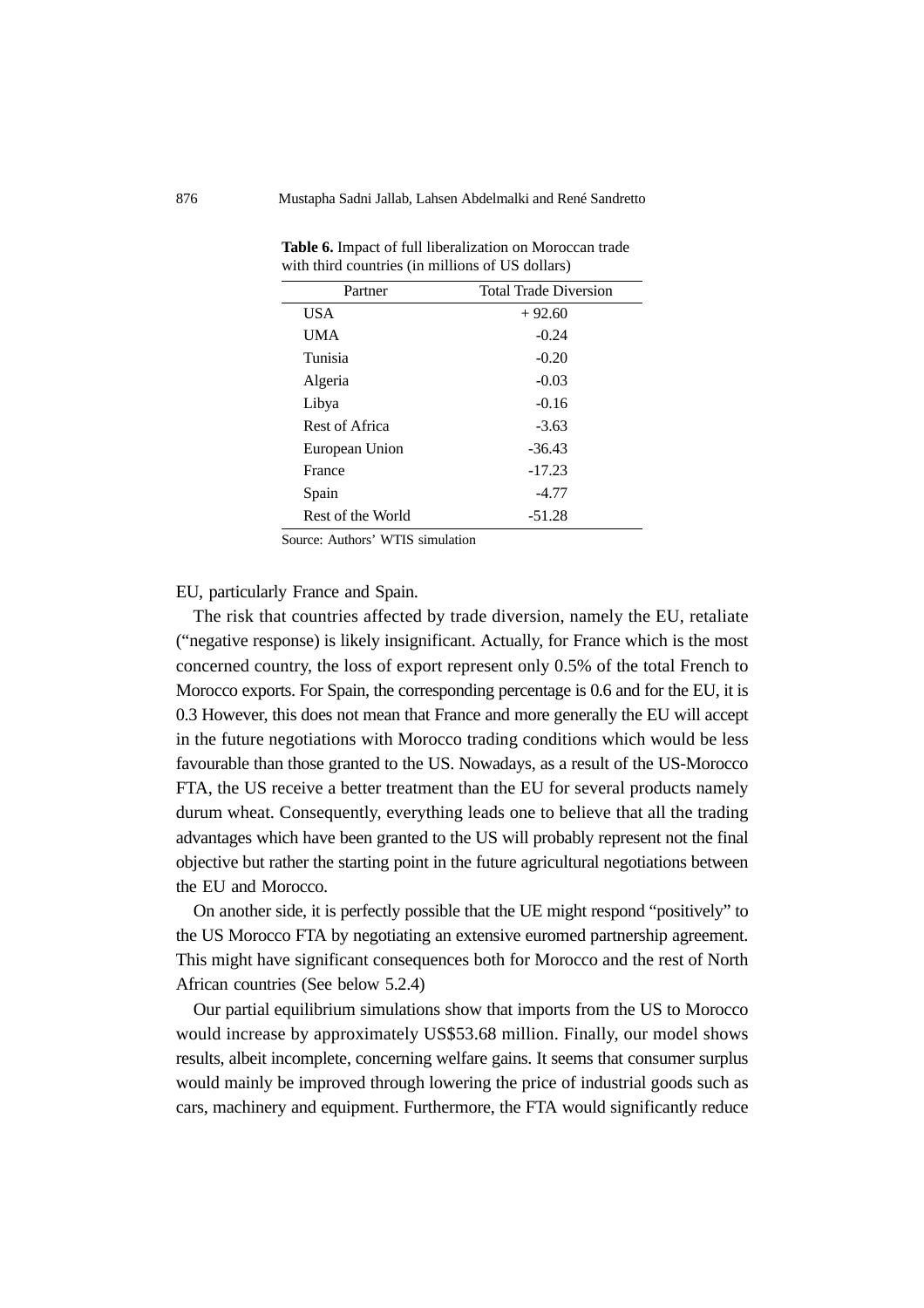Moroccan tariff revenues by more than US\$147 million. However, the partial equilibrium results tell only one part of the story. In particular, it should be noted that the overall economic welfare effects are not clear within a partial equilibrium modelling framework since producer surplus changes, especially since the supplanting of domestic producers by EU producers has not been captured in this analysis. A CGE analysis can adress such producer impacts as well as linkage effects, thus qualifying some of our previous results.

# **5.2. Assessing welfare and linkage effects: General Equilibrium Results**

Using the GTAP simulation model, we propose a quantitative assessment of the potential impacts of the three possible implementations of free trade described above on the economic growth of the two countries, on welfare, on sectoral value added, on exports, imports, trade balance and terms of trade.

# **5.2.1. Impacts on growth and welfare**

As shown in Table 7 and Figures 4 and 5, the additional growth provided by trade

| GDP growth rate $(in %)$ |            |     |            |     |            |     |  |  |  |
|--------------------------|------------|-----|------------|-----|------------|-----|--|--|--|
| <b>Scenarios</b>         | Scenario 1 |     | Scenario 2 |     | Scenario 3 |     |  |  |  |
| Regions                  | Welfare    | GDP | Welfare    | GDP | Welfare    | GDP |  |  |  |

Morocco 37.08 0.37 26.49 0.18 -112.1 -0.78 USA 962.02 0.03 1001.65 0.03 1115.94 0.04

**Table 7.** Impacts of the three different scenarios on welfare (in millions of US dollars) and

| <b>RofNAFR</b> | $-38.19$   | 0.09 | $-39.55$   | 0.09 | $-43.37$   | $0.08\,$ |
|----------------|------------|------|------------|------|------------|----------|
| <b>ROW</b>     | $-1277.54$ | 0.06 | $-1303.83$ | 0.05 | $-1375.13$ | 0.05     |

Source: Authors' GTAP simulation

### **Figure 4.** Impacts on welfare (in millions of US dollars)



Source: Authors' GTAP simulation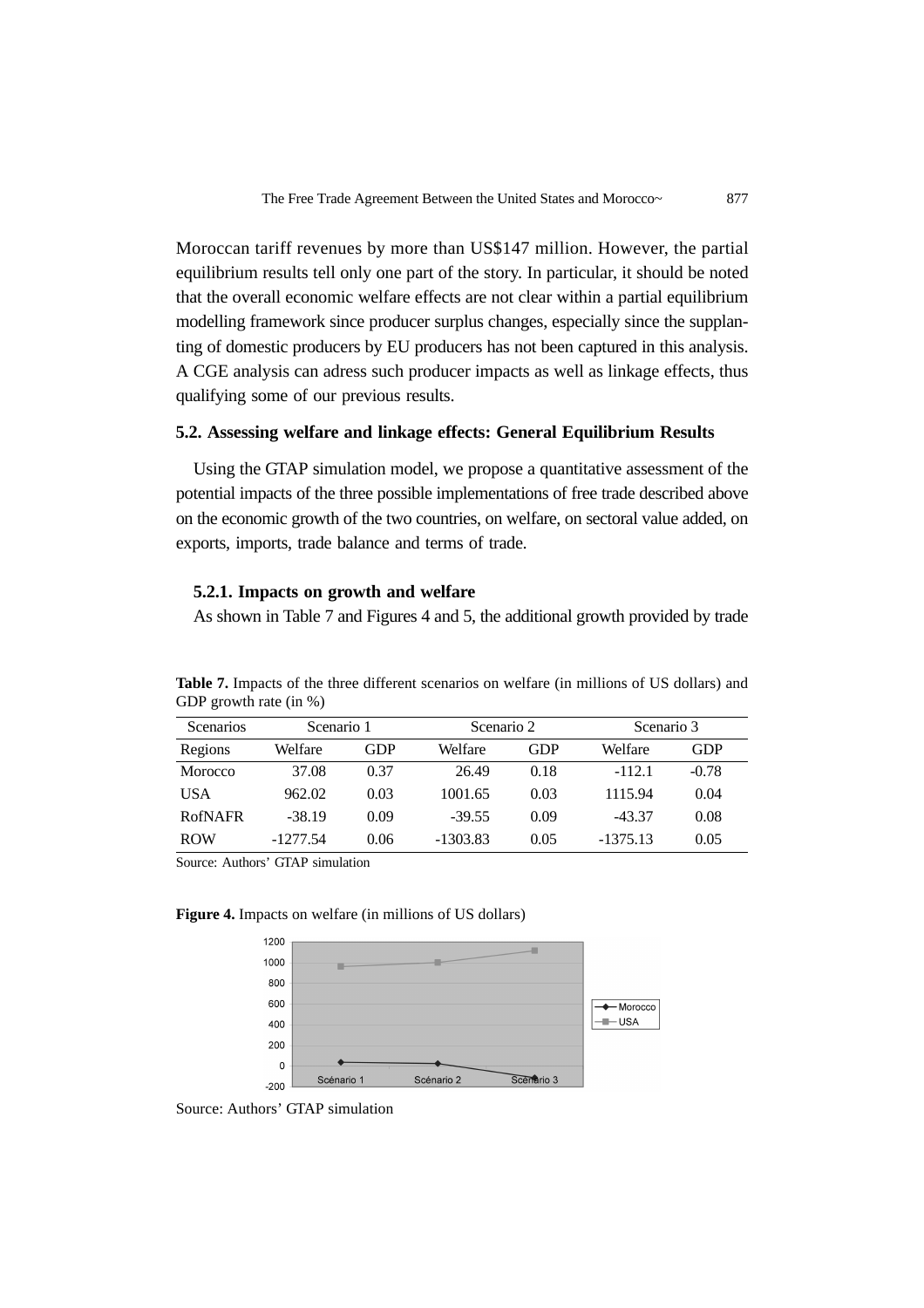

**Figure 5.** Impacts on the rate of growth of the GDP (in %)

Source: Authors' GTAP simulation

liberalization is modest in the two countries, but not inconsiderable in Morocco (the rate of growth of Moroccan GDP would be increased by an additional 0.37% and a net welfare gain equal to US\$37 million in the first scenario (strongly asymmetrical liberalization). The difference in the impact on the US and Moroccan GDP and welfare are clearly related to the difference in the size of the two countries and in the importance of their bilateral trade relations.

In any scenario, the impact of trade liberalization on the rate of growth would be much more important for Morocco than for the US, taking into account the difference in the bilateral trade flows sizes: US imports from Morocco represent 0.03% of total US imports, while Moroccan imports from the US correspond to 3.4% of total Moroccan imports. Welfare effects, on the other hand, are much greater in the US, when reported in millions of USD. Clearly, the impact on total welfare resulting from a one-dollar reduction in the price of an imported good is greater for a country with a population of 300 million than for a country with 30.6 million people. However, if we evaluate the welfare impact as a percentage of the GDP which is undoubtedly more appropriate, the situation is reversed: the welfare impact in Morocco is three time as big as US one in scenario 1 (gain for both countries) and it is nine time as big in scenario 3 (loss for Morocco, gain for the US).

Lastly and more importantly, these results prove the importance of an asymmetrical and gradual liberalization process for Morocco. As the liberalization scenario become more liberal, the changes in GDP and welfare are lowered for Morocco. Finally, the Moroccan gains associated with Scenarios 1 and 2 result in recession and impoverishment in Scenario 3 (see table 2 and figures 4 and 5). This last result complete and qualify the conclusion we got from a partial equilibrium approach. Considering only the impact on consumers in a full liberalization scenario, the WITS-SMART model revealed a gain resulting mostly from a reduction of the prices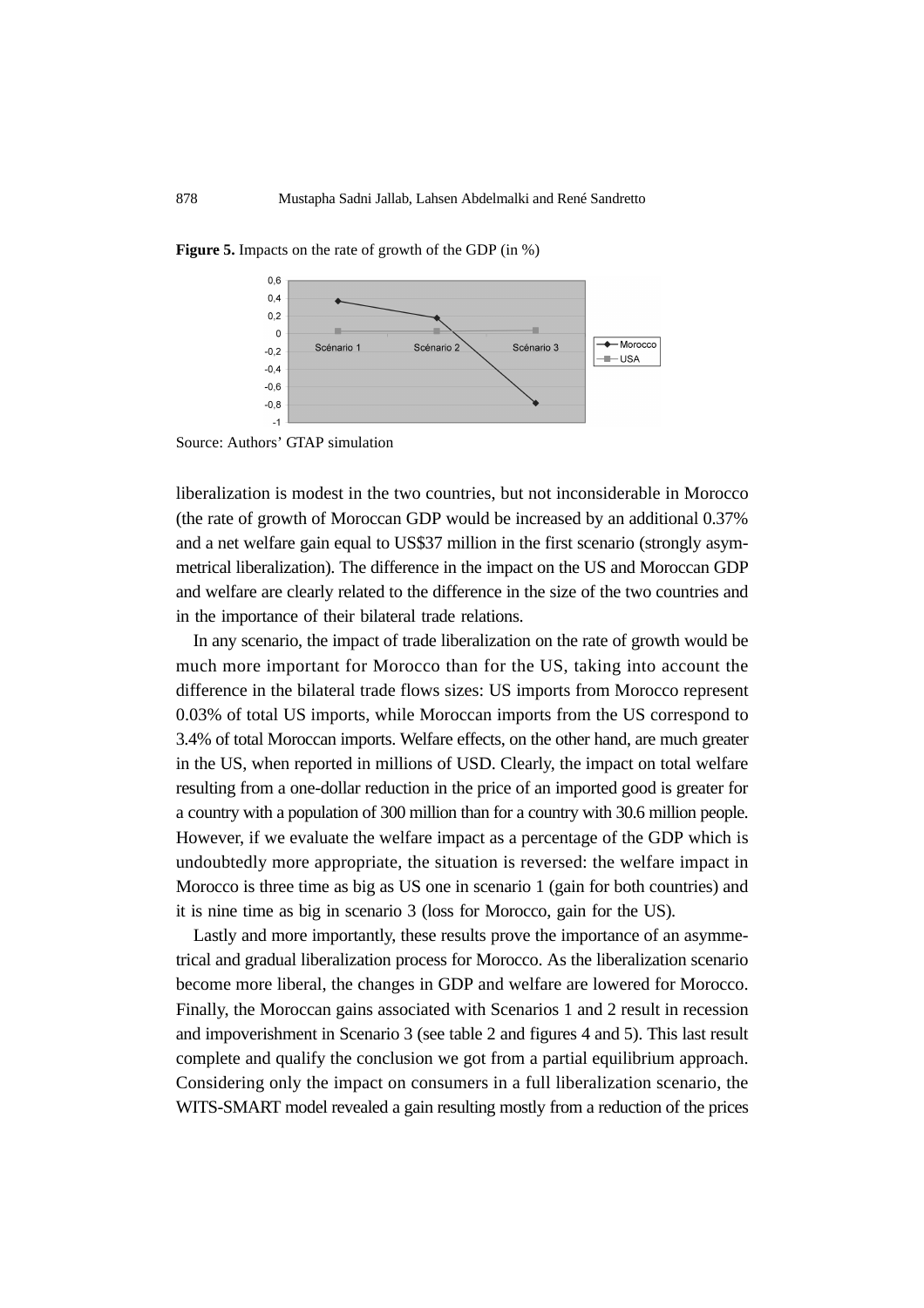| <b>Scenarios</b>         | Strongly asymmetrical<br>liberalization |              |            | Intermediate asymmetrical<br>liberalization | Full reciprocity |              |  |
|--------------------------|-----------------------------------------|--------------|------------|---------------------------------------------|------------------|--------------|--|
| Regions                  | Allocative                              | Terms of     | Allocative | Terms of                                    | Allocative       | Terms of     |  |
|                          | effect                                  | Trade effect | effect     | Trade effect                                | effect           | Trade effect |  |
| <b>Rest North Africa</b> | $-1.7$                                  | $-36.8$      | $-2.2$     | $-37.7$                                     | $-3.5$           | $-40$        |  |
| Morocco                  | 20.2                                    | 16           | 25.1       | 1.7                                         | $-53.6$          | $-54.8$      |  |
| EU 25                    | 465.6                                   | $-120.4$     | 466.2      | $-129.7$                                    | 468.5            | $-148.3$     |  |
| <b>USA</b>               | 488.4                                   | 664.2        | 482.7      | 702                                         | 464.5            | 812.1        |  |
| Turkey                   | $-3.1$                                  | $-4.3$       | $-3.2$     | -5                                          | $-3.2$           | $-7.1$       |  |
| Rest of the World        | $-814.8$                                | $-5.85$      | $-933.8$   | $-531.1$                                    | $-960.2$         | $-561.9$     |  |

**Table 8.** Welfare decomposition according to the level of ambition (in millions of US dollars)

Source: Calculated from the GTAP Model, version 6.2

of cereals. In a more general context integrating producer and linkage effects, it turns out that this benefit turns into a net welfare loss (equal to US\$112 US million) resulting from important producer losses which outweigh consumer gain. This result clearly indicates that Moroccan producer surplus will suffer from a full liberalization scenario. These results could have significant implications on the structure of production in Morocco. Therefore, the results dictate clearly in favour of a progressive dismantelment in order to limit the adjustment costs.

We have also calculated the decomposition of the welfare from the various levels of trade liberalisation schemes. We have indicated the main two effects, allocative effects and terms of trade effect usually presented for this kind of analyse. We can see that the most important effect for Morocco is linked with the terms of trade effect. Indeed, with a strongly asymmetrical liberalisation scheme, the terms of trade effect is roughly ten times more important than the intermediary asymmetrical libe- ralisation scenario. And obviously, this effect becomes negative with a full reciprocity agreement.

#### **5.2.2. Impacts on sectoral value added**

If we consider the impact on the output, and more precisely on the variation of the value added in the two countries, we can conclude that the FTA creates both winners and losers in the two countries. In Morocco, meat, electronic equipment, leather, textiles and clothing benefit as the trade scenario becomes more liberal. Textile and clothing apparel appear to be (and will probably be) among the biggest winners. This activity can be expected to take advantage of increasing production in a short period of time as a result of immediate liberalization. On the other hand, transport equipment, metals, mineral products and wheat lose out in the same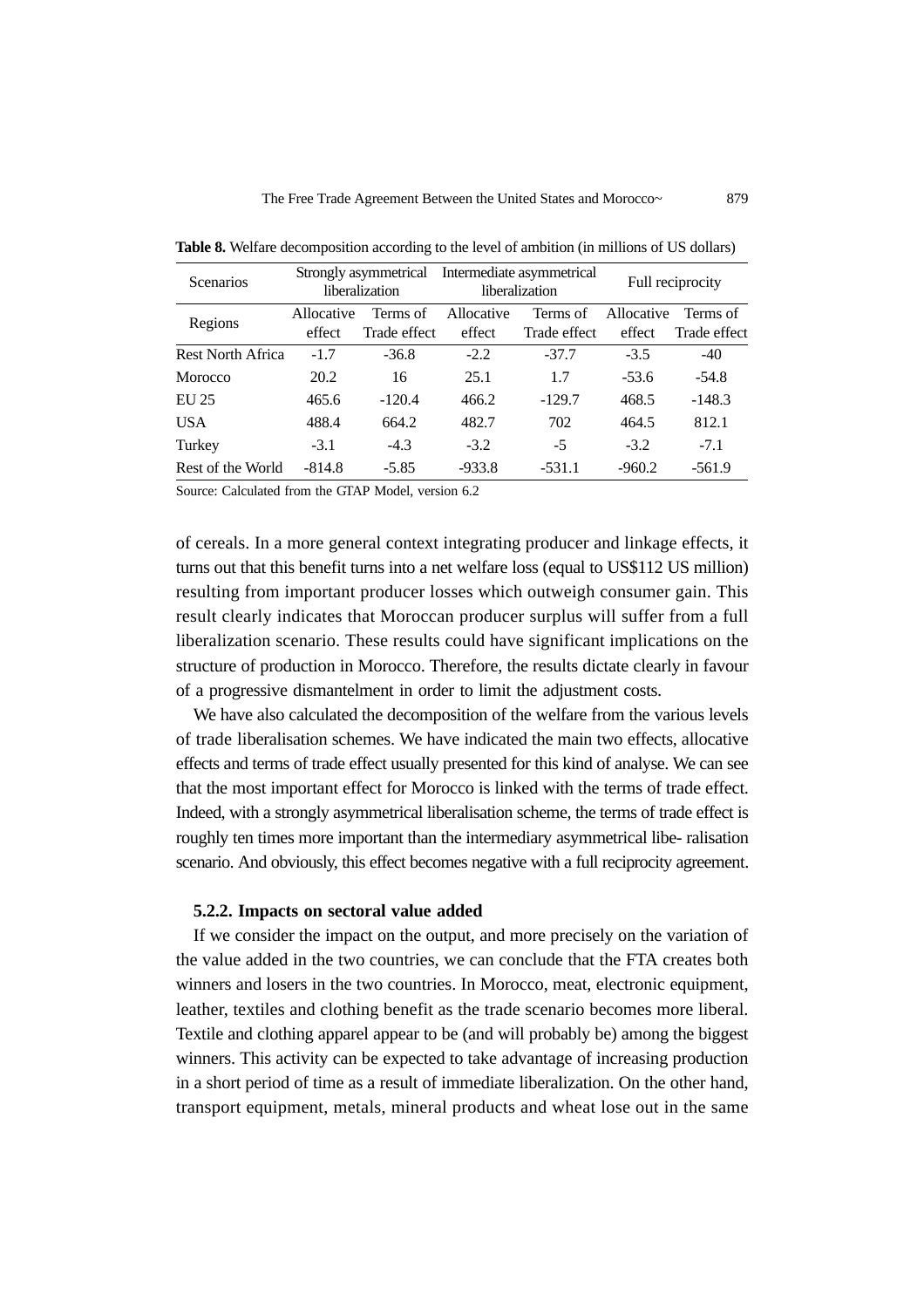process. Our simulation is therefore consistent with the fact that wheat is a highly political issue in Morocco. Eight million people in Morocco depend on wheat production, which is the main crop produced by small farmers. A full immediate liberalization in this sector would cause a large percentage of the Moroccan rural population to lose their livelihood. Not surprisingly, wheat is the only US product to remain subject to a quota in the actual agreement.

US farmers are expected to be the biggest beneficiaries of the agreement with Morocco, namely for wheat production, beef and animal feed, particularly for poultry which corresponds to the most important feed grain demand and the fastest growing meat production in Morocco. However, American oil seeds producers would experience severe losses in every scenario (Table 9).

# **5.2.3. Impacts on sectoral exports, imports and trade balance**

The general picture is roughly the same when we consider the potential effects on trade. In Morocco, under full liberalization, the trade balance would improve particularly for clothing, sugar, vegetables and leather products, while it would

|                                   | Scenario 1 |            | Scenario 2 |            | Scenario 3 |          |
|-----------------------------------|------------|------------|------------|------------|------------|----------|
| <b>Sectors</b>                    | Morocco    | <b>USA</b> | Morocco    | <b>USA</b> | Morocco    | USA.     |
| Meat products nec                 | $-1.74$    | 0.12       | 0.28       | 0.11       | 6.33       | 0.11     |
| Meat: cattle, sheep, goats, horse | $-1.57$    | 0.1        | $-0.28$    | 0.09       | 4.13       | 0.07     |
| Electronic equipment              | $-1.34$    | 0.08       | $-0.76$    | 0.07       | 1.57       | 0.04     |
| Transport equipment nec           | $-1.21$    | 0.06       | $-3.84$    | 0.06       | $-8.07$    | 0.06     |
| Metals nec                        | $-1.07$    | 0.07       | $-0.65$    | 0.04       | $-2.02$    | 0.07     |
| Machinery and equipment nec       | $-0,86$    | 0,05       | $-0,74$    | 0,05       | 1,08       | 0,04     |
| Animal products                   | $-0.81$    | 1.00       | $-0.44$    | 0.97       | $-0.2$     | 0.16     |
| Ferrous metals                    | $-0.8$     | 0.04       | $-0.65$    | 0.06       | 0.14       | 0.04     |
| Vegetables, fruit, nuts           | $-0.17$    | $-0.75$    | 1.57       | $-1.26$    | 0.26       | $-0.85$  |
| Mineral products nec              | $-0.14$    | 0.03       | $-0.66$    | 0.04       | $-2.02$    | 0.07     |
| Leather products                  | $-0.14$    | 0.18       | $-0.08$    | 0.17       | 0.45       | 0.18     |
| Wheat                             | 0.33       | 2.28       | $-0.87$    | 2.68       | $-4.42$    | 3.88     |
| Textiles                          | 0.88       | 0.11       | 1.84       | 0.13       | 5.26       | 0.2      |
| Vegetable oils and fats           | 1.11       | $-1.25$    | 1.57       | $-1.26$    | 2.73       | $-1.27$  |
| Wearing apparel                   | 2.82       | 0.03       | 3.64       | 0.04       | 6.42       | 0.09     |
| Oil seeds                         | 3.06       | $-10.65$   | 2.52       | $-10.67$   | 1.87       | $-10.76$ |

**Table 9.** Impacts of the three scenarios of trade liberalization on selected industrial and agricultural activities (% of variation of value added)

Source: Authors' GTAP simulation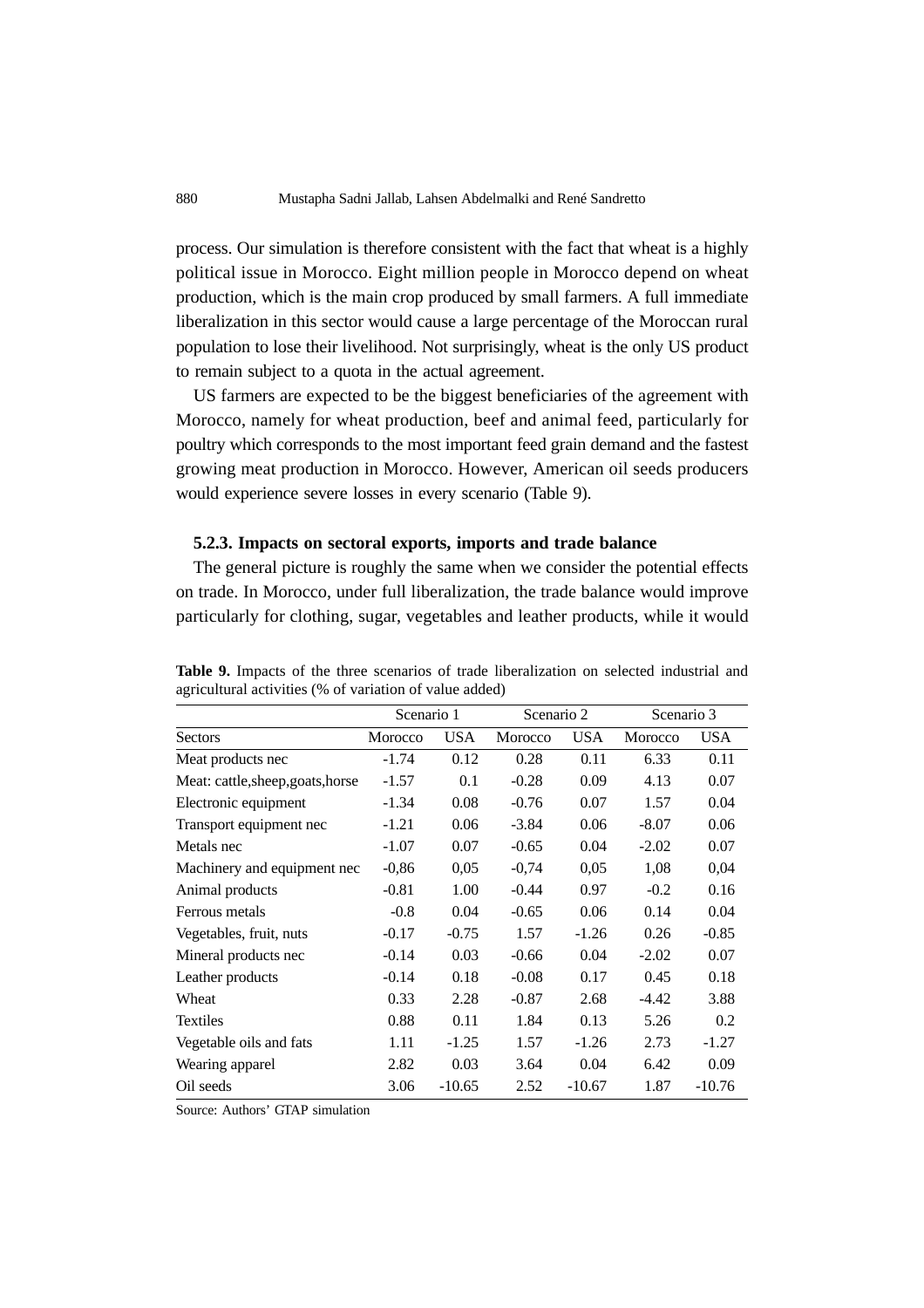|                                 | Scenario 1 |            | Scenario 2 |            | Scenario 3 |            |
|---------------------------------|------------|------------|------------|------------|------------|------------|
| <b>Sectors</b>                  | Morocco    | <b>USA</b> | Morocco    | <b>USA</b> | Morocco    | <b>USA</b> |
| Wearing apparel                 | 89.13      | $-8.81$    | 108.86     | $-3.23$    | 166.24     | 39.38      |
| Sugar                           | 2.78       | 5.51       | 3.31       | 5.39       | 5.18       | 5.04       |
| Vegetables, fruit, nuts         | $-1.85$    | $-146.63$  | 0.7        | $-147.43$  | 4.9        | $-167.79$  |
| Leather products                | $-0.6$     | 6.07       | $-0.13$    | 5.29       | 3.5        | 4.58       |
| Vegetable oils and fats         | 0.08       | $-146.65$  | $-0.6$     | $-152.03$  | 3.12       | $-149.66$  |
| Crops nec                       | $-0.04$    | $-124.14$  | 0.32       | $-134.27$  | 2.49       | $-164.27$  |
| Plant-based fibers              | 1.04       | 25.4       | 1.3        | 23.81      | 2.32       | 19.16      |
| Raw milk                        | 1.33       | $-0.25$    | 1.37       | $-0.28$    | 1.51       | $-0.37$    |
| Fishing                         | $-0.17$    | 0.79       | $-0.12$    | 0.78       | 0.27       | 0.76       |
| Oil seeds                       | 1.01       | -789.22    | 0.25       | $-790.89$  | $-0.58$    | $-798.01$  |
| Meat products nec               | $-0.1$     | 68.87      | $-0.08$    | 67.05      | $-1.8$     | 66.48      |
| Cereal grains nec               | $-1.13$    | 33.17      | $-4.74$    | 38.55      | $-9.84$    | 44.69      |
| Chemical, rubber, plastic prods | $-12.43$   | 194.04     | $-13.33$   | 195.33     | $-12.76$   | 193.7      |
| Machinery and equipment nec     | $-12.42$   | 239.91     | $-15.3$    | 226.23     | $-15.61$   | 164        |
| Dairy products                  | $-1.36$    | $-28.72$   | $-1.54$    | $-26.51$   | $-17.36$   | 4.72       |
| Paper products, publishing      | $-1.91$    | 30.86      | $-6.08$    | 38.29      | $-18.57$   | 56.17      |
| Mineral products nec            | $-3.58$    | 20.45      | $-12.69$   | 32.59      | $-41.19$   | 65.01      |
| Textiles                        | $-24.3$    | 81.72      | $-29.96$   | 99.31      | $-58.94$   | 161.81     |
| Wheat                           | $-0.04$    | 186.17     | $-19.43$   | 215.63     | $-90.77$   | 305        |

**Table 10.** Changes in trade balance for selected products (in millions of US dollars)

Source: Authors' GTAP simulation

#### **Figure 6.** Terms of Trade (%)



Source: Authors' GTAP simulation

deteriorate notably for wheat. In the US, the FTA would cause the greatest improvement for chemical, rubber and plastic products and textiles, while trade deterioration would be felt most in oil seed and vegetables (Table 10). Part of these changes is related to the evolution of the terms of trade, which would deteriorate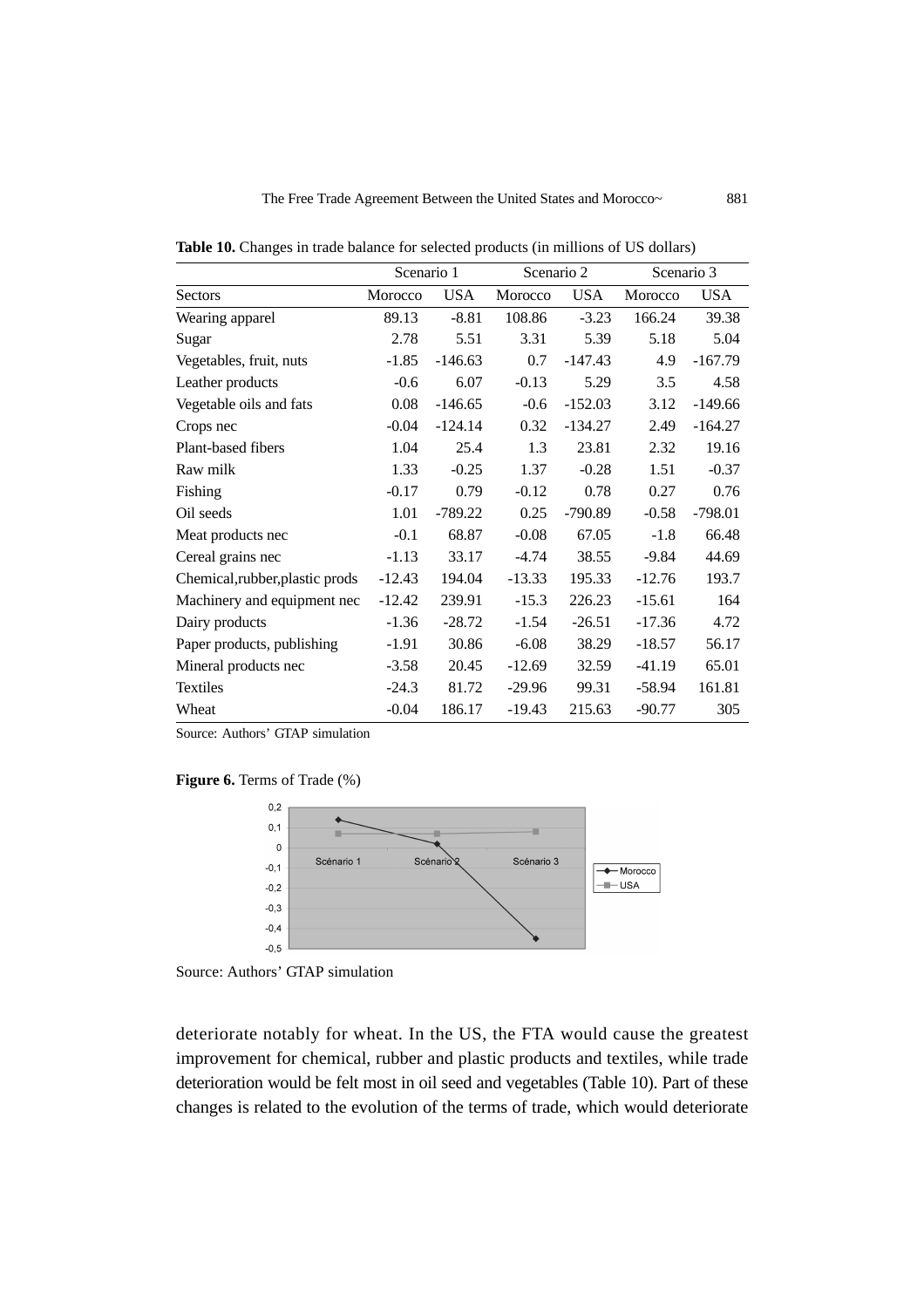| Region           | Scenario 3 | Scenario 4 | Region           | Scenario 3 | Scenario 4 |
|------------------|------------|------------|------------------|------------|------------|
| <b>RofNAFR</b>   | 0          | 0.25       | <b>RofNAFR</b>   | $-38.19$   | 1512.47    |
| Morocco          | 0.06       | 0.53       | Morocco          | 37.08      | 821.43     |
| EU <sub>25</sub> | 0.01       | 0.02       | EU <sub>25</sub> | 368.11     | 327.29     |
| USA              | 0          | 0          | USA              | 962.02     | 714.22     |
| Turkey           | 0          | $-0.01$    | Turkey           | $-6.91$    | $-4.89$    |
| <b>ROW</b>       | $-0.01$    | $-0.01$    | <b>ROW</b>       | $-1277.54$ | $-1265.09$ |

**Table 11.** Impact of EU response to the US-Morocco FTA (GDP variation in %) (Equivalent variation, in US Millions \$)

Source: Author's Calculations from GTAP 6.2

significantly for Morocco should the liberalization process be complete, immediate and perfectly reciprocal as described by the third scenario (Figure 6)

### **5.2.4. Impacts of a possible EU response**

We have also simulated a 'positive retaliation' from the EU in response to this agreement. We have previously argued that a 'negative response' (retaliation) is poorly plausible. At the opposite, the possibility of a 'positive response' is perfectly plausible. In this prospect, we have considered the strongly asymmetrical liberalisation where the US are granting important concessions to Morocco and in parallel, EU is granting a full duty free quota free market access to Morocco and the Rest of North African Countries (Scenario 4). Il could be done through an extensive euromed partnership agreement.

This response will of course considerably increase the GDP and the welfare of Morocco and others North African countries benefiting from the Euromed partnership agreement. EU will slightly increase his GDP and the welfare will decrease but not very significantly (Table 11). The cost of this response is therefore not very high for the EU and the likely impact are strategically and economically important, both for Morocco and EU.

# **VI. Conclusion**

Our analysis justifies the idea that a FTA between two zones at different levels of development needs to follow a progressive process of tariff dismantling for the most strategic sectors so as to limit the adjustment costs. It also argues in favour of an agreement which is not based on the principle of full reciprocity. Under an immediate, full and reciprocal trade liberalization, Morocco would experience a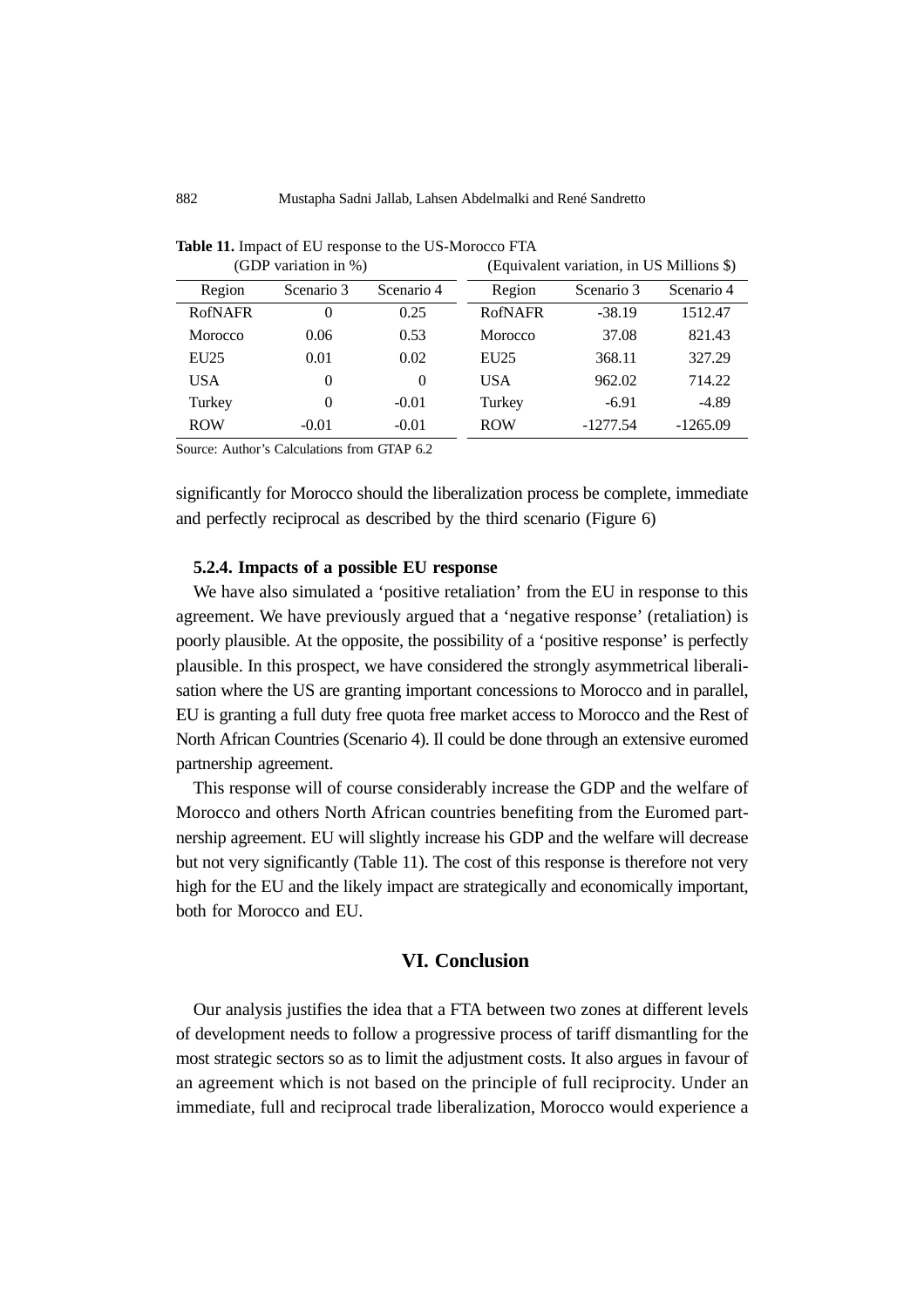decrease in its economic growth, a loss of economic welfare, a deterioration of its terms of trade and an important deterioration of its trade balance (Scenario 3) However, strongly asymmetrical and progressive liberalization (Scenario 1) would stimulate Moroccan economic growth, improve its welfare and its terms of trade and leave the trade balance almost unchanged. Simultaneously, for the US, there is a relative indifference between the 3 scenarios as far as the impacts on welfare, the rate of growth and the evolution of the value added are concerned. Tables 2 and 3 show that the effects on the US are quite similar on these levels. When we consider the impact on the sectoral trade balance of the 3 scenarios (Table 4), the picture is more contrasted. For the US, a gradual and asymmetrical agreement would cause both improvements of the balance of trade in areas such as machinery and equip- ment, chemical, rubber, plastic products, wheat, and a deterioration in oil seeds, vegetables, fruits and nuts, oils and fats. However, according to our simulations, the global impact on the US trade balance would be more advantageous with a gradual agreement (the total impact of Scenario 1 is a deterioration equal to US\$77.65 million) than with the full liberalization scenario (which would cause a US\$123.67 million deterioration). As a result, the move from a more liberal to a less liberal scenario seems to be mutually advantageous for the two countries, as far as the trade balances are concerned. However, these figures must be considered cautiously. A more precise evaluation would require a dynamic simulation and a comparison of full liberalization with a scenario closer to the actual agreement, which is the objective of our oncoming research project. Beyond this strictly economic assessment, it is clear that the objectives of the FTA for the two trading partners are very different in a more general perspective:

- By engaging in free trade with the US, Moroccan authorities expects to change the country's reliance on agriculture, which employs more than 40% of the labour force. Despite important investments in irrigation projects, this situation makes the country very vulnerable to weather hazards. In short, the main objective of the Moroccan government is to reduce the country's dependence on agriculture, phosphate, and remittances, by developing industrial production and tourism. As our simulation tends to demonstrate, this gamble on the future of the Moroccan authorities remains problematic. Not that agriculture may decline. Unfortunately, such a perspective is quite plausible, not as a result of a faster growth in the industrial activities springing from modernization, but because cheap imports of agricultural product may undermine agriculture.
- For the US, the main objective is not primarily economic, but rather geostrategic. Following the FTA with Jordan in 2000, the agreement with Morocco is a new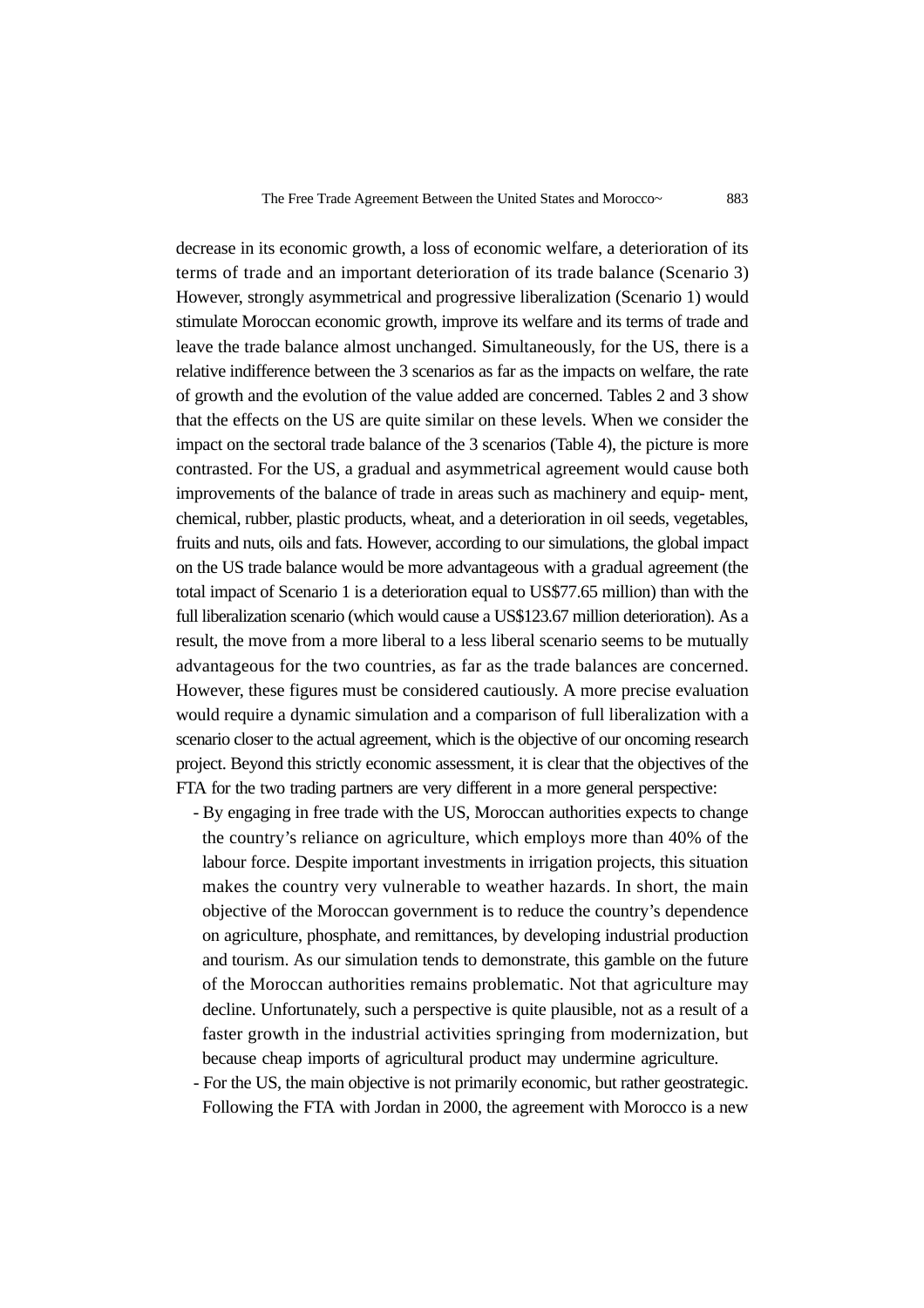step toward the creation of a large United States-Middle East free trade area, which is an important goal of the American administration, so as to integrate the Middle East into the modern global economy and create a friend and ally zone in an uncertain region. The next step will be Bahrain. National security considerations are probably the most important in this project, alongside the development of business transactions for US farmers and investors. The choice of Morocco is not random, but is the result of US political recognition of Morocco's commitment to reform, modernization and openness.

The differences identified in the objectives and the potential results of FTA are not necessarily an obstacle with the installation of a "win-win game", because development and security issues work jointly in the fight against poverty. For a young economy such as Morocco, the expected profits are due to the cumulative reinforcement of growth and income, based on an industrialization process arising from a modernization of the industrial system. In fact, modernization and industrialization require major economic and social changes which cannot be shortened to a mere liberalization process, even though this liberalization may contribute to achieve these goals. Important infrastructure investments as well as significant social changes will be necessary<sup>7</sup>. It would be a huge error to believe that economic and social development can result automatically from the simple trade liberalization, especially when the trading partner is a major 'trade actor' such as the US. Finally, the success of the experiences of development does not only rely on a global integration strategy. They are also securely based on the forces and the internal resources. No sustainable development is possible if it is not based on endogenous dynamics.

# **Acknowledgments**

This paper should be attributed to the authors. It is not meant to represent the position or opinions of the United Nations or its Members, nor the official position of any UN staff member.

*Received 8 February 2007, Accepted 11 March 2007*

### **References**

<sup>7</sup> See for example the massive expansion in the northern city of Tangier which will multiply port traffic by 15 times, reduce transport costs to the US by 50% and bring Morocco to an average 6 days sea distance from the US.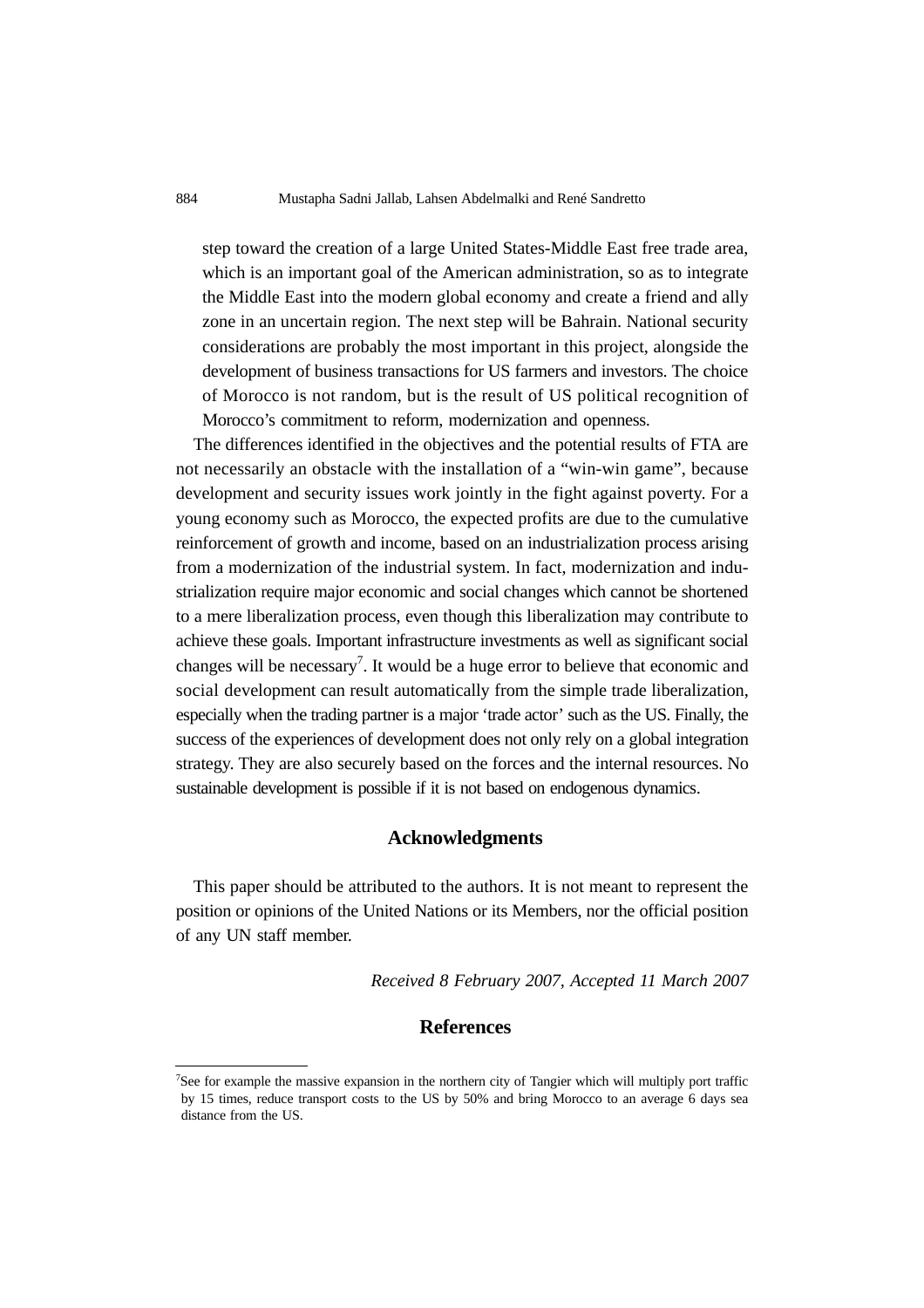- Abdelmalki L. and Sandretto R. (2000), "La PME marocaine dans les enjeux globaux de la coopération industrielle et financière euro-maghrébine". *Colloque Economie émergentes et politiques de promotion de la PME*, Rabat, 5 octobre.
- Adams, P., M. Horridge, B. Parmenter, and X. Zhang (1997), "Long-run Effects on China of APEC Trade Liberalization", *Unpublished paper* based on a report prepared for the East Asia Analytical Unit, Department of Foreign Affairs and Trade, Canberra, Australia.
- Alessandrini S. (dir.) (2000), "Foreign Direct Investment in the Mediterranean Countries". *Third Interim Report*, Universita Commerciale Luigi Bocconi.
- Alessandrini S., Resmini L. (2000), FDI in the Mediterranean Region: a Comparison with CEE Experience. *Femise Research Programme*. University Luigi Bocconi, Milano, January.
- ECA (2006), "The Economic Partnership Agreements in the perspective of the Northern and Southern experiences of liberalization". *ATPC work in progress*, United Nations Economic Commission for Africa, Forthcoming.
- Elbehri A., Hertel T. (2004), "A comparative analysis of the EU-Morocco FTA vs. Multilateral Liberalization". *GTAP Working Paper*, No. 31, February 15.
- Food and Agriculture Organisation (1993), "World Food Model", Supplement to the FAO Agricultural Projections to 2000, Rome.
- Galal A., Lawrence R. (2003), "Egypt, Morroco and the United States". Conference on Free Trade Agreements and the U.S. Policy. Institute for International Economics, Washington DC, May 7 and 8.
- Gilbert J. (2003), "CGE Simulation of US Bilateral Free Trade Agreements." Prepared for the Conference on Free Trade Agreements and US Trade Policy held at the Institute for International Economics, May 7-8.
- Hertel, T. W. (ed.) (1997), Global *Trade Analysis: Modelling and Applications*. New York. Cambridge University Press.
- Hertel, T.W., J.M. Horridge, and K.R. Pearson (1991), "Mending the Family Tree: A reconciliation of the Linearization and Levels Schools of CGE Modelling," Impact Project Preliminary Working Paper, No. IP-54, Australian Industry Commission and Monash University, June.
- Kehoe T and Kehoe P. (1994), "A Primer on Static Applied General Equilibrium Models", *Federal Reserve Bank of Minneapolis Quarterly Review*, 18:2.
- Kuiper M., Van Tongeren F. (2005), "Which road to liberalization in the Mediterranean? Analyzing different regional trade liberalization scenarios for Morocco and Tunisia". Paper presented at *8th annual conference on global economic analysis*, Lübeck, June.
- Laird S. and A. Yeats, (1986), "The UNCTAD Trade Policy Simulation Model: A Note on the Methodology, Data and Uses", UNCTAD Discussion Paper No. 19, Geneva.
- Milner, C., O. Morrissey, and A. McKay (2005), "Some Simple Analytics of the Trade and Welfare Effects of Economic Partnership Agreements", *Journal of African Economies*, vol. 14, issue 3, pages 327-358
- Organization of Economic Cooperation and Development (2002), "Producer and Consumer Support Price Estimates", *OECD Database 1986-2002*, OECD, Paris.
- UNCTAD (2004), *World Investment Reports 1995 to 2004*. United Nations. New York and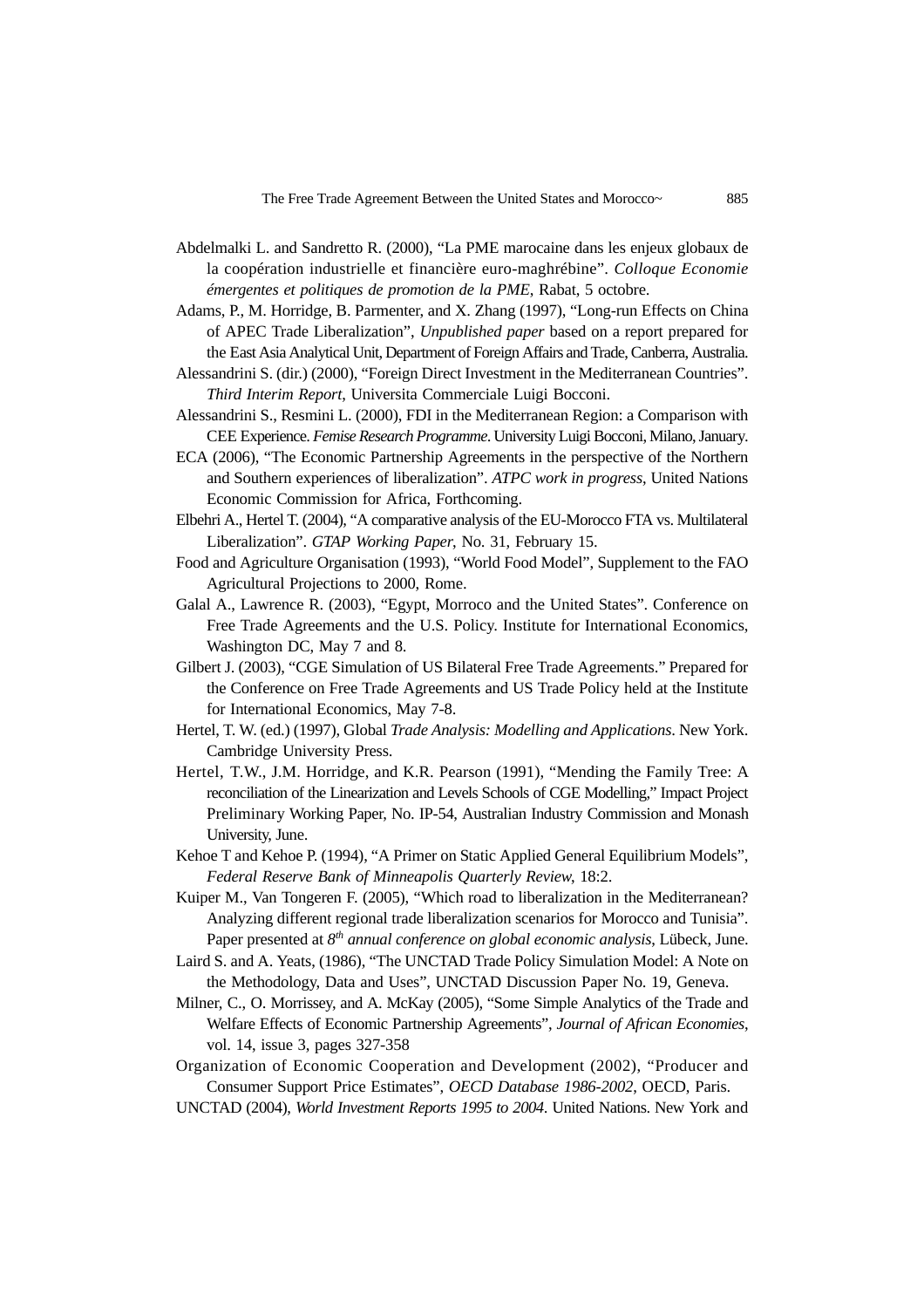### Geneva.

UNCTAD (2005), *Statistical handbook*. TD/STAT.30.United Nations. New York and Geneva.

Sawauchi D. and Yamamoto Y. (2005), Potential impact of a trade agreement between Japan and New Zealand. *46th Annual Conference of the New Zealand Association of Economists*, Christchurch, New Zealand, 29 June - 1 July.

- Theil, H., C.F. Chung, and J.L. Seale, Jr (1989), "International Evidence on Consumption Patterns," Supplement 1 to Advances in Econometrics. Greenwich, CT: JAI Press
- Zeitsch, J., R. Mc Dougall, P. Jomini, A. Welsh, J Hambley, S. Brown, and J. Kelly (1991), "Salter: A General Equilibrium Model of the World Economy," SALTER Working Paper, No.4. Camberra, Australia: Industries Assistance Commission, January.

# **ANNEXES**

# **ANNEXE 1: Sectoral aggregation**

|     | New   | sector                            |    |       |                                 |
|-----|-------|-----------------------------------|----|-------|---------------------------------|
| No. | Code  | Description                       |    |       |                                 |
| 1   | pdr   | Paddy rice                        | 30 | lum   | Wood products                   |
| 2   | wht   | Wheat                             | 31 | ppp   | Paper products, publishing      |
| 3   | gro   | Cereal grains nec                 | 32 | $p_c$ | Petroleum, coal products        |
| 4   | v f   | Vegetables, fruit, nuts           | 33 | crp   | Chemical, rubber, plastic prods |
| 5   | osd   | Oil seeds                         | 34 |       | nmm Mineral products nec        |
| 6   | $c_b$ | Sugar cane, sugar beet            | 35 | i s   | Ferrous metals                  |
| 7   | pfb   | Plant-based fibers                | 36 | nfm   | Metals nec                      |
| 8   | ocr   | Crops nec                         | 37 | fmp   | Metal products                  |
| 9   | ctl   | Cattle, sheep, goats, horses      | 38 | mvh   | Motor vehicles and parts        |
| 10  | oap   | Animal products nec               | 39 | otn   | Transport equipment nec         |
| 11  | rmk   | Raw milk                          | 40 | ele   | Electronic equipment            |
| 12  | wol   | Wool, silk-worm cocoons           | 41 | ome   | Machinery and equipment nec     |
| 13  | frs   | Forestry                          | 42 | omf   | Manufactures nec                |
| 14  | fsh   | Fishing                           | 43 | ely   | Electricity                     |
| 15  | coa   | Coal                              | 44 | gdt   | Gas manufacture, distribution   |
| 16  | oil   | Oil                               | 45 | wtr   | Water                           |
| 17  | gas   | Gas                               | 46 | cns   | Construction                    |
| 18  | omn   | Minerals nec                      | 47 | trd   | Trade                           |
| 19  | cmt   | Meat: cattle, sheep, goats, horse | 48 | otp   | Transport nec                   |
| 20  | omt   | Meat products nec                 | 49 | wtp   | Sea transport                   |
| 21  | vol   | Vegetable oils and fats           | 50 | atp   | Air transport                   |
| 22  | mil   | Dairy products                    | 51 | cmn   | Communication                   |